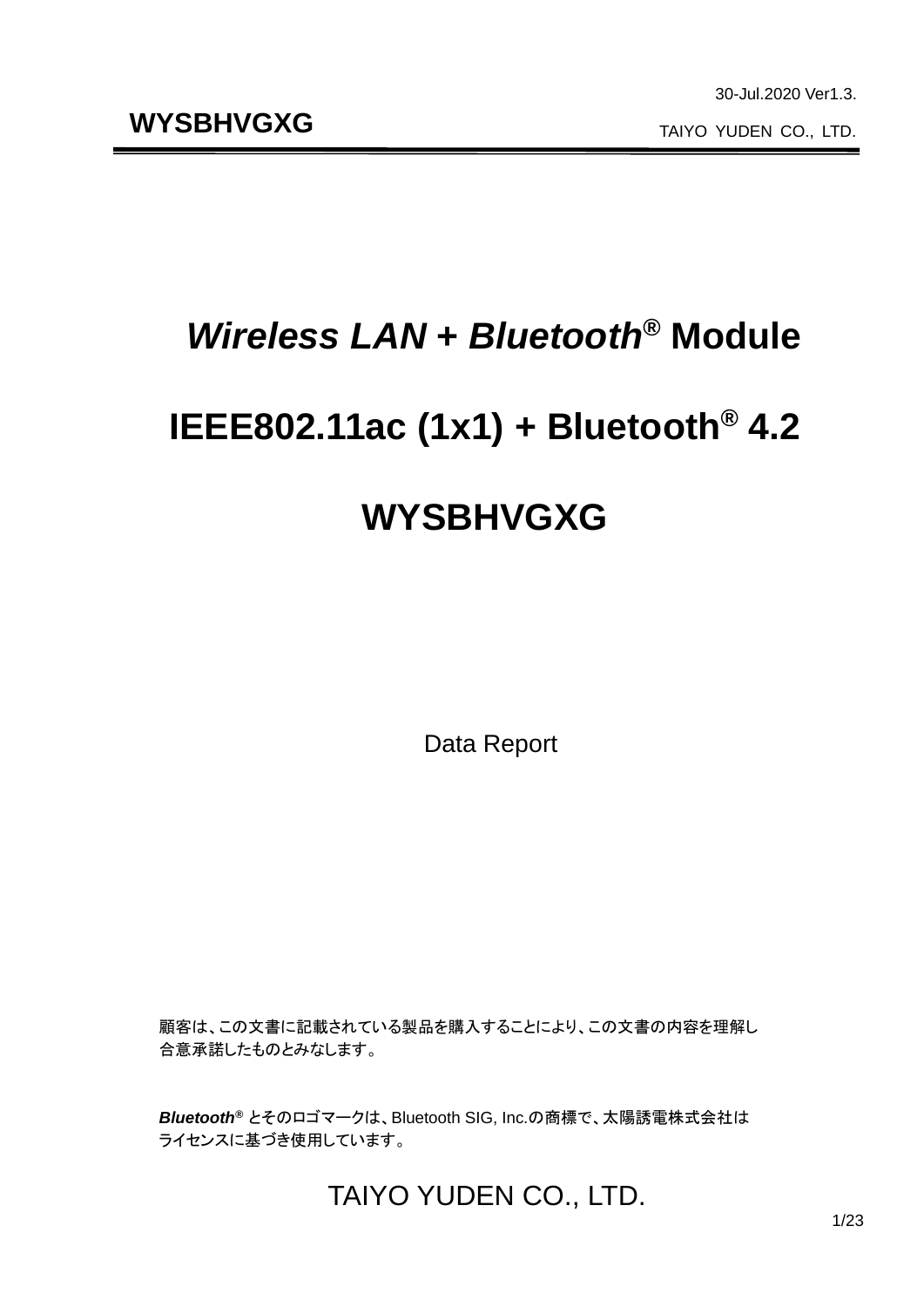TAIYO YUDEN CO., LTD.

注意:このモジュールは、日本の輸出管理下にあるデバイスドライバが必要です。 お客様の国やアプリケーシ ョン(武器など)によっては、これらのドライバをすべてのお客様に提供することができない場合があります。

詳細はお近くの太陽誘電営業所までお問い合わせください。 *[www.ty-top.com.](http://www.ty-top.com/)*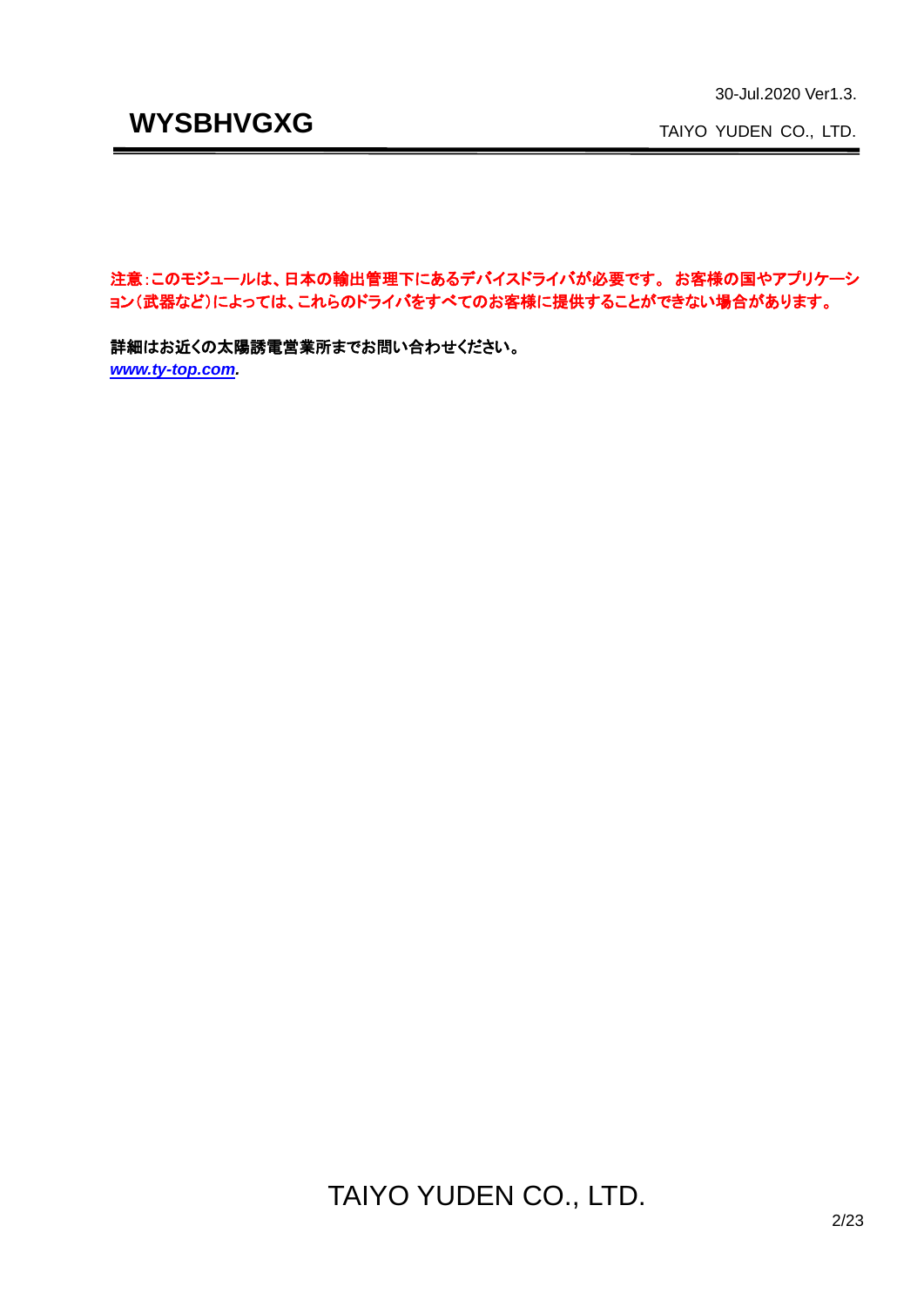TAIYO YUDEN CO., LTD.

### 構成書類リスト

| Control name | Control No.      | Document Page |
|--------------|------------------|---------------|
| 一般事項書        | HD-AG-A140346    | $1/2 - 2/2$   |
| 絶対最大定格書      | HD-AM-A140346    | 1/1           |
| 電気的特性書       | HD-AE-A140346    | $1/6 - 6/6$   |
| 内部回路図        | HD-MC-A140346    | 1/1           |
| 外形·外観図       | HD-AD-A140346    | $1/2 - 2/2$   |
| ピンレイアウト      | HD-BA-A140346    | $1/3 - 3/3$   |
| 取扱注意要領       | <b>HQ-BA-523</b> | $1/2 - 2/2$   |
| 梱包仕様書        | HD-BB-A0140346   | $1/3 - 3/3$   |
| その他注意事項      | HQ-BK-002 02     | $1/2 - 2/2$   |

Rev. records

31-Mar.2016> Ver.1.0 Official release.

14-Sep.2017> Ver.1.1 Update.

26-Jun.2020> Ver.1.2 Update.

30-Jul.2020> Ver.1.3 Update.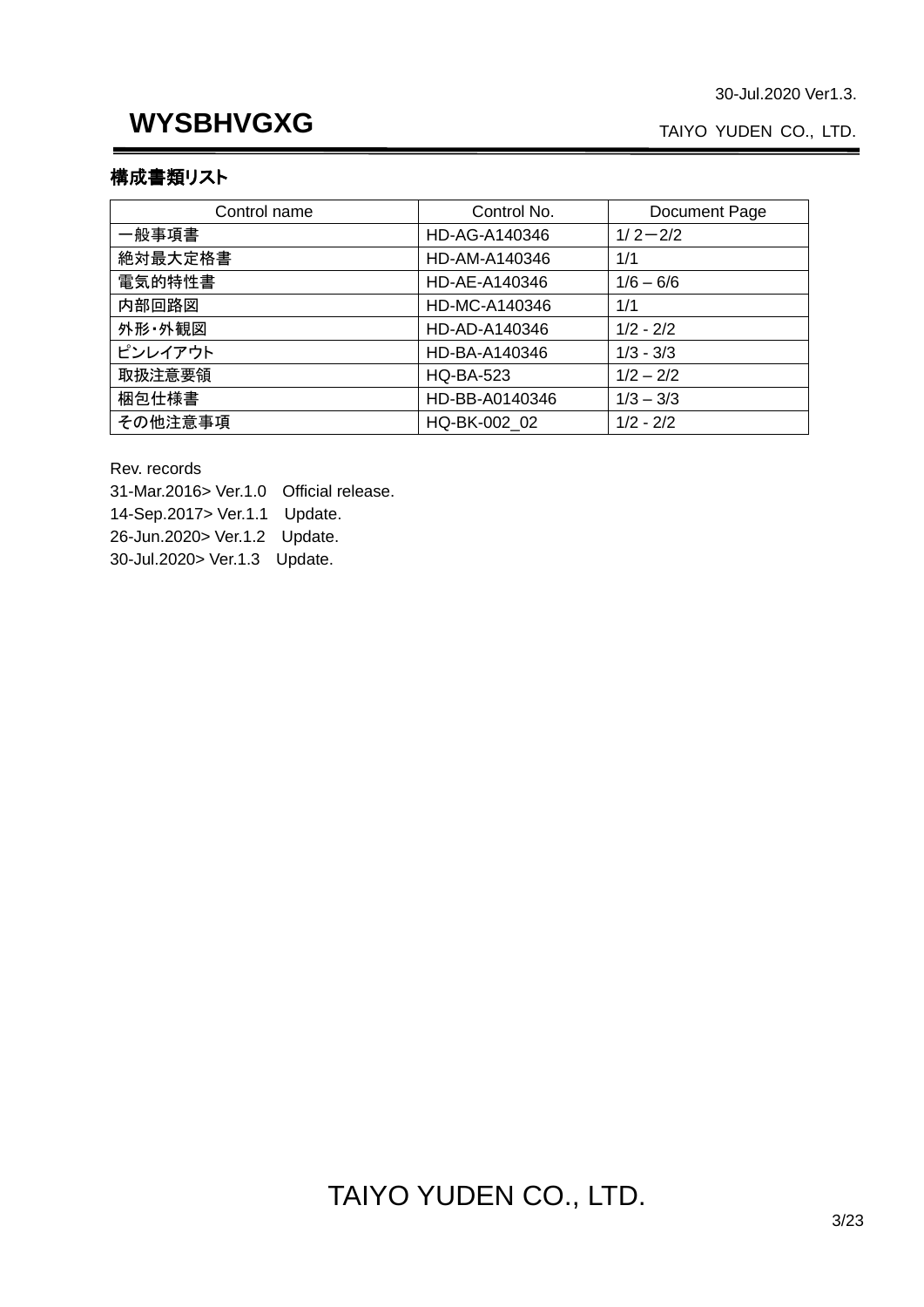### **WYSBHVGXG**

TAIYO YUDEN CO., LTD.

| Control No.           | Control name |
|-----------------------|--------------|
| 1/2)<br>HD-AG-A140346 | 一般事項書        |

適用

本仕様書は、太陽誘電株式会社("弊社")により製造される Wireless LAN and *Bluetooth®* Smart Ready module "WYSBHVGXG" ("本製品")に適用する。

1. 型番: WYSBHVGXG

2. 機能: 無線通信モジュール(*IEEE802.11ac/a/b/g/n* 規格準拠) (*Bluetooth® 4.2* 規格準拠)

3. 用途: スマートフォン、タブレット、ウルトラブック、ホームオ-ディオ/ビデオシステム、モバイルルーター、 ハンディーターミナル、ゲーム、オーディオビジュアル機器、デジタル家電、モバイルプリンター

- 4. RoHS 指令に適合しています。
- 5. 外形: 70 ピン リードレスチップキャリア
- 6. 表示: 品名、Lot 番号
- 7. 仕様:

-*IEEE802.11ac/a/b/g/n* 規格準拠 *-Bluetooth® 4.2* 規格準拠 インターフェース SDIO3.0, PCM MPU内蔵

- 8. セキュリティ: TKIP, WEP, AES, CCMP, CMAC, WAPI, WPA/WPA2(64bit/128bit)
- 9. 梱包

梱包方法: リール 梱包単位: 1500 個/リール 梱包材料: PPE/ PET/AL/NY/PE

- 10. 実装: SMD タイプ
- 11. その他:
	- a. 本製品は耐放射線設計をしておりませんので、放射線のストレスを受ける環境下での使用は避けてくださ い。
	- b. 本製品の保証使用条件は本仕様書の通りです。 本保証条件以外の条件で御使用になった結果発生した不良・不具合につきましては、弊社は責任を負い 兼ねますので御了承下さい。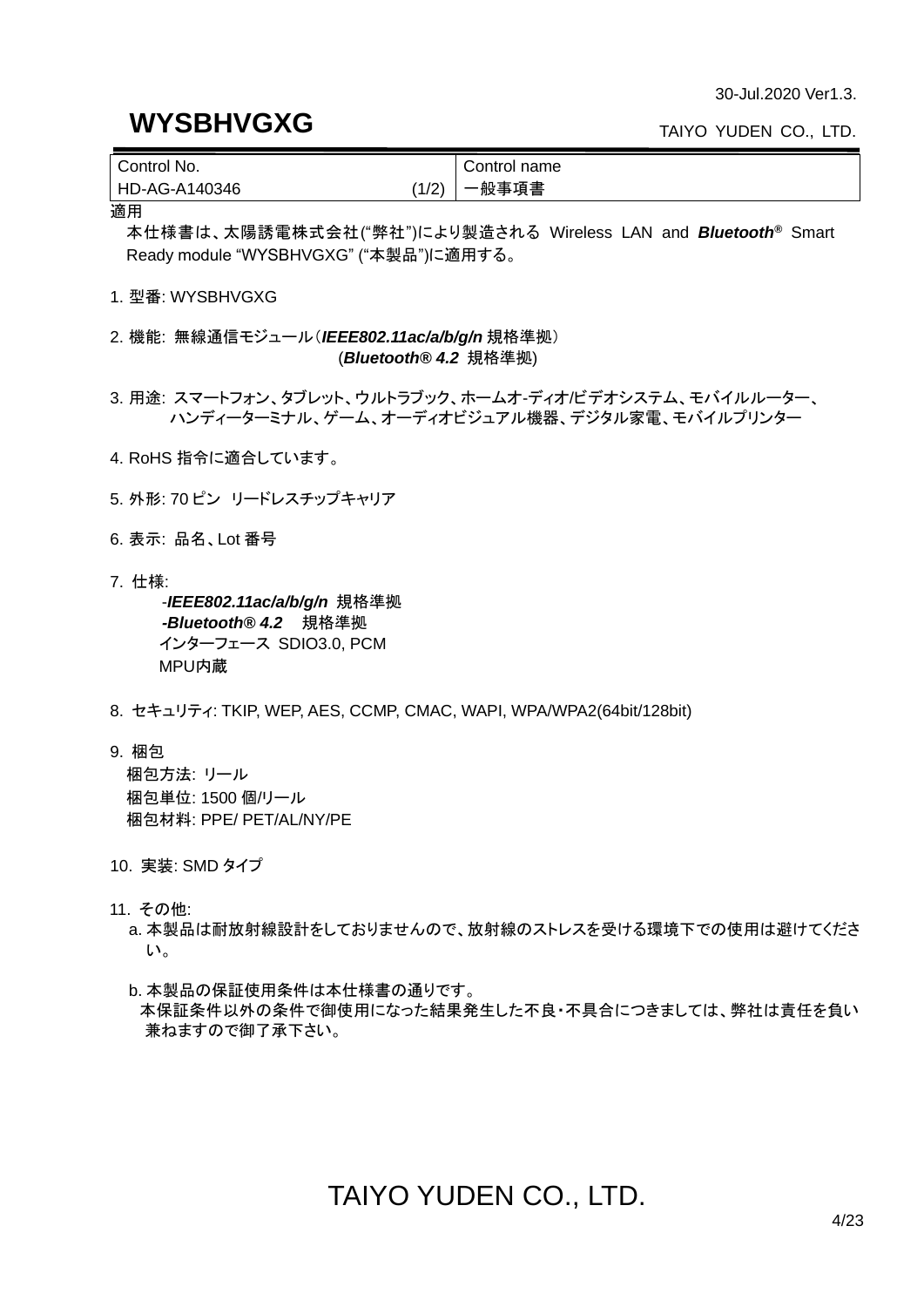### **WYSBHVGXG**

TAIYO YUDEN CO., LTD.

| Control No.   |       | Control name |
|---------------|-------|--------------|
| HD-AG-A140346 | (2/2) | 一般事項書        |

c. 本仕様書に記載されている本製品は、民生機器用として製造されております。 従って、高度の安全性や信頼性が求められる医療用機器、宇宙用機器、あるいは防災機器等にお 使いになるときには、本製品の適用可能性、相応性、特定目的に対する適合性をお客様の独自の 責任で十分に評価、検討され、御判断下さい。 又、一般機器において御使用になる場合にも、お客様の独自の責任で十分な安全性評価を実施さ れ、必要に応じて設計時に保護回路等を追加してください。

d. 弊社では、本製品に適用されるファームウェア及びドライバについて十分な品質評価・検証を 行っておりますが、御社におかれましても本製品の量産開始前までに、適用されるファーム ウェア及びドライバに瑕疵やその他品質上の不具合、御社製品への組み込み上の不具合がない事を 十分に評価され、御社での本製品の使用用途に合致するものであることをご確認頂けますよう お願い申し上げます。

- e. 本製品と本製品又は他製品の通信は、周囲の電波環境及び機器環境により確立又は維持し難くなる ことがあります。
- f. 本製品は 2.4GHz/5GHz 帯の周波数を使用しています。本製品を本製品と同じ周波数を使用した他の 無線機器の周辺でご使用になりますと、本製品とかかる他の無線機器との間で電波干渉が発生する可 能性があります。電波干渉が発生した場合、他の無線機器を停止するか、本製品の使用場所を変える など電波干渉の生じない環境でご使用下さい。
- g. 本製品の量産開始前までに御社におかれましても十分なご評価をお願いたします。
- h. 輸出注意事項

本製品は、日本国の「外国為替及び外国貿易法」(関連法令・規則を含む)及び/又は諸外国の 輸出管理関連法規に基づく輸出(再輸出を含む)申請、承認又は許可の対象となる場合がありま す。本製品を輸出(再輸出)する場合には、必ず事前にこれら関連法規が定める手続をご確認頂 き、必要な場合には、お客様の責任と費用において、適切な承認・許可をお取りください。

i. WYSBHVGXG は Bluetooth SIG 認証を Component(Tested)のカテゴリで取得しています。 QDID は 76890 です。最終製品は販売前に End Product として認証を取得する必要があります。 認証の詳細については、認証機関にお問い合わせください。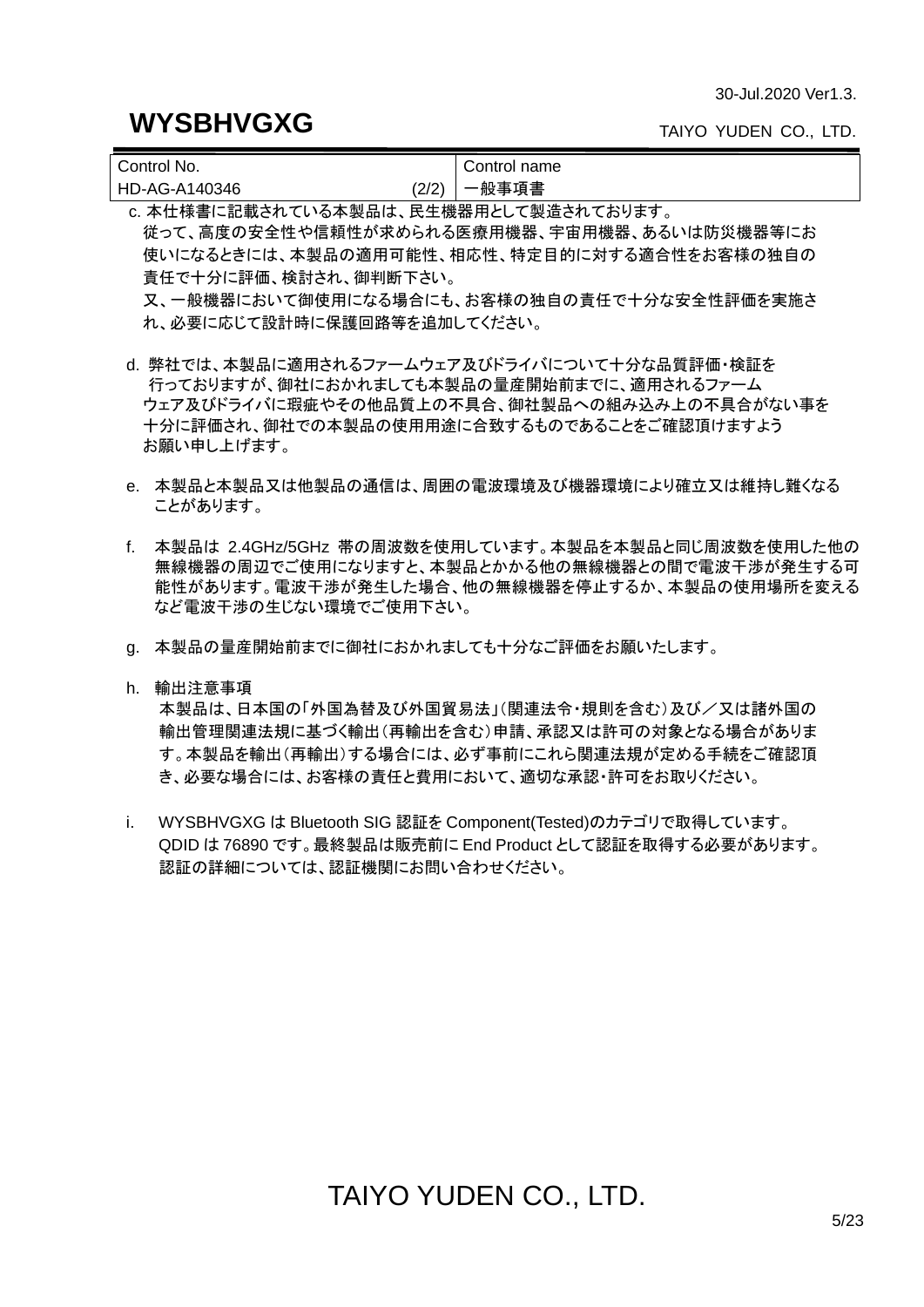### TAIYO YUDEN CO., LTD.

| Control No.   |       | Control name |
|---------------|-------|--------------|
| HD-AM-A140346 | (1/1) | 絶対最大定格書      |

### **Absolute maximum ratings**

|                  |            |                | Rating |      | Remark |  |
|------------------|------------|----------------|--------|------|--------|--|
| Item             | Symbol     | Min.           | Typ.   | Max. | Unit   |  |
| Supply voltage 1 | VBAT       | ۰              | 3.3    | 4.5  | V      |  |
| Supply voltage 2 | VDD33      | $\blacksquare$ | 3.3    | 4.0  |        |  |
| Supply voltage 3 | <b>VIO</b> | $\blacksquare$ | 1.8    | 2.2  | V      |  |
|                  |            |                | 2.5    | 3.0  | V      |  |
|                  |            | $\blacksquare$ | 3.3    | 4.0  | V      |  |
| Supply voltage 4 | VIO_SD     |                | 1.8    | 2.2  | V      |  |
|                  |            |                | 3.3    | 4.0  | V      |  |
| Supply voltage 5 | VIO_RF     | $\blacksquare$ | 3.3    | 4.0  | V      |  |

### **Recommendation operating range**

|                           |             |      | Rating |      |         | Remark |  |
|---------------------------|-------------|------|--------|------|---------|--------|--|
| <b>Item</b>               | Symbol      | Min. | Typ.   | Max. | Unit    |        |  |
| Supply voltage 1          | <b>VBAT</b> | 2.7  | 3.3    | 4.5  | V       |        |  |
| Supply voltage 2          | VDD33       | 3.0  | 3.3    | 3.6  | V       |        |  |
| Supply voltage 3          | <b>VIO</b>  | 1.62 | 1.8    | 1.98 | $\vee$  |        |  |
|                           |             | 2.25 | 2.5    | 2.75 | V       |        |  |
|                           |             | 3.0  | 3.3    | 3.6  | V       |        |  |
| Supply voltage 4          | VIO SD      | 1.62 | 1.8    | 1.98 | V       |        |  |
|                           |             | 3.0  | 3.3    | 3.6  | V       |        |  |
| Supply voltage 5          | VIO RF      | 3.0  | 3.3    | 3.6  | $\vee$  |        |  |
| Operation temperature     | Taopr       | -30  | 25     | 85   | Degrees |        |  |
| range                     |             |      |        |      | C       |        |  |
| Storage temperature range | Tstg        | -40  |        | 85   | Degrees |        |  |
|                           |             |      |        |      | C       |        |  |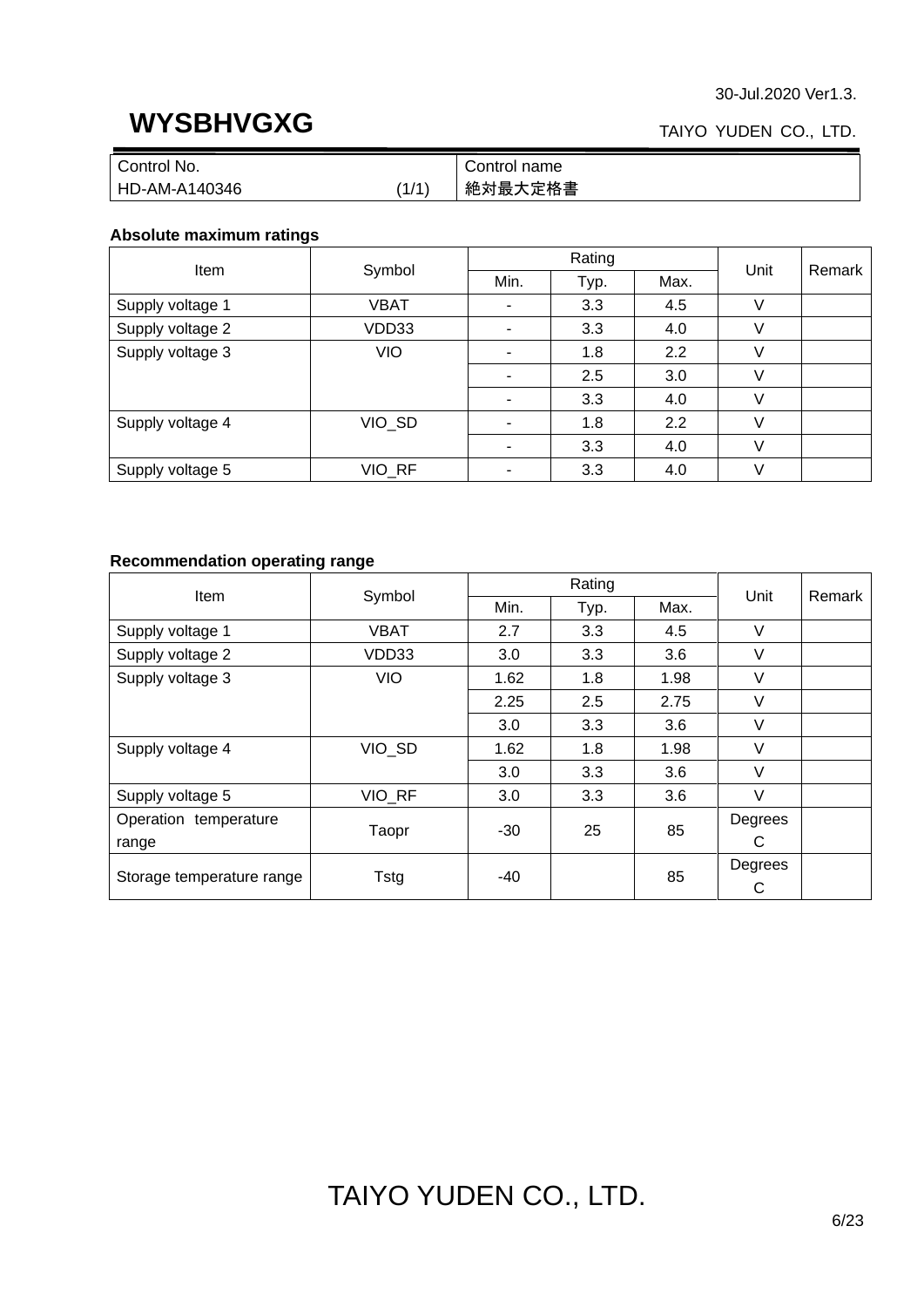#### TAIYO YUDEN CO., LTD.

|                                  | Control No.                                                                       |                                                                      | Control name    |      |      |      |      |                |
|----------------------------------|-----------------------------------------------------------------------------------|----------------------------------------------------------------------|-----------------|------|------|------|------|----------------|
| 電気的特性書<br>HD-AM-A140346<br>(1/6) |                                                                                   |                                                                      |                 |      |      |      |      |                |
|                                  | <b>Power consumption</b>                                                          |                                                                      |                 |      |      |      |      |                |
|                                  | The Specification applies for Topr.= 25 degrees C, Supply voltage=Typical voltage |                                                                      |                 |      |      |      |      |                |
| No.                              | Parameter                                                                         | Condition                                                            | Symbo           | Min. | Typ. | Max. | Unit | Remark         |
| 1                                | Power<br>consumption1                                                             | <b>Tx: 12dBm</b><br>11b, 11Mbps                                      | Pc1             |      | 488  |      |      | mW Duty=46.8%  |
| $\overline{c}$                   | Power<br>consumption2                                                             | <b>Rx</b><br>11b, 11 Mbps                                            | Pc <sub>2</sub> |      | 201  |      | mW   |                |
| 3                                | Power<br>consumption3                                                             | <b>Tx: 12dBm</b><br>11g, 54Mbps                                      | Pc <sub>3</sub> |      | 297  |      |      | mW Duty=25.4%  |
| $\overline{4}$                   | Power<br>consumption4                                                             | <b>Rx</b><br>11g, 54Mbps                                             | Pc <sub>4</sub> |      | 211  |      | mW   |                |
| 5                                | Power<br>consumption5                                                             | Tx: 10dBm, 40MHz BW<br>11n, MCS7, 2.4GHz                             | Pc <sub>5</sub> |      | 211  |      |      | mW Duty=2.2%   |
| 6                                | Power<br>consumption6                                                             | Rx. 40MHz BW<br>11n, MCS7, 2.4GHz                                    | Pc <sub>6</sub> |      | 251  |      | mW   |                |
| 7                                | Power<br>consumption7                                                             | Tx: 12dBm<br>11a, 54Mbps                                             | Pc <sub>9</sub> |      | 363  |      |      | mW Duty=25.4%  |
| 8                                | Power<br>consumption8                                                             | <b>Rx</b><br>11a, 54Mbps                                             | Pc10            |      | 244  |      | mW   |                |
| 9                                | Power<br>consumption9                                                             | Tx: 10dBm, 40MHz BW<br>11n, MCS7, 5GHz                               | Pc11            |      | 244  |      |      | mW Duty=2.4%   |
| 10 <sup>10</sup>                 | Power<br>consumption10                                                            | Rx, 40MHz BW<br>11n, MCS7, 5GHz                                      | Pc12            |      | 286  |      | mW   |                |
| 11                               | Power<br>consumption11                                                            | Tx: 8dBm, 80MHz BW<br>11ac, MCS9, 5GHz                               | Pc13            |      | 321  |      |      | $mW$ Duty=1.4% |
| 12                               | Power<br>consumption12                                                            | Rx, 80MHz BW<br>11ac, MCS9, 5GHz                                     | Pc14            |      | 358  |      | mW   |                |
| 13                               | Power<br>consumption13                                                            | Power save mode<br>DTIM=1, Beacon_interval<br>=100ms), BT Sleep mode | Pc15            |      | 23.5 |      | mW   |                |
| 14                               | Power<br>consumption14                                                            | WLAN=Deep Sleep / BT Sleep                                           | Pc16            |      | 16.5 |      | mW   |                |

\*The power consumption might fluctuate with the condition of radio communication, host performance and test circuit.

\*The Typ. is a reference value. The value may change depending on the evaluation.

#### **DC Specifications**

Digital Pad Ratings (SDIO, PCM, GPIO) (1.8 / 3.3V)

| No. | Parameter           | Condition | Symbol | Min.                     | Typ. | Max.      | Unit   | Remark |
|-----|---------------------|-----------|--------|--------------------------|------|-----------|--------|--------|
|     | Input High Voltage  |           | VIH    | 0.7xVIO                  |      | $VIO+0.3$ | V      |        |
|     | Input Low Voltage   |           | VIL    | $-0.3$                   |      | 0.3xVIO   | $\vee$ |        |
| 3   | Output High Voltage |           | VOH    | $VIO-0.4$                |      |           | V      |        |
|     | Output Low Voltage  |           | VOL    | $\overline{\phantom{0}}$ |      | 0.4       | V      |        |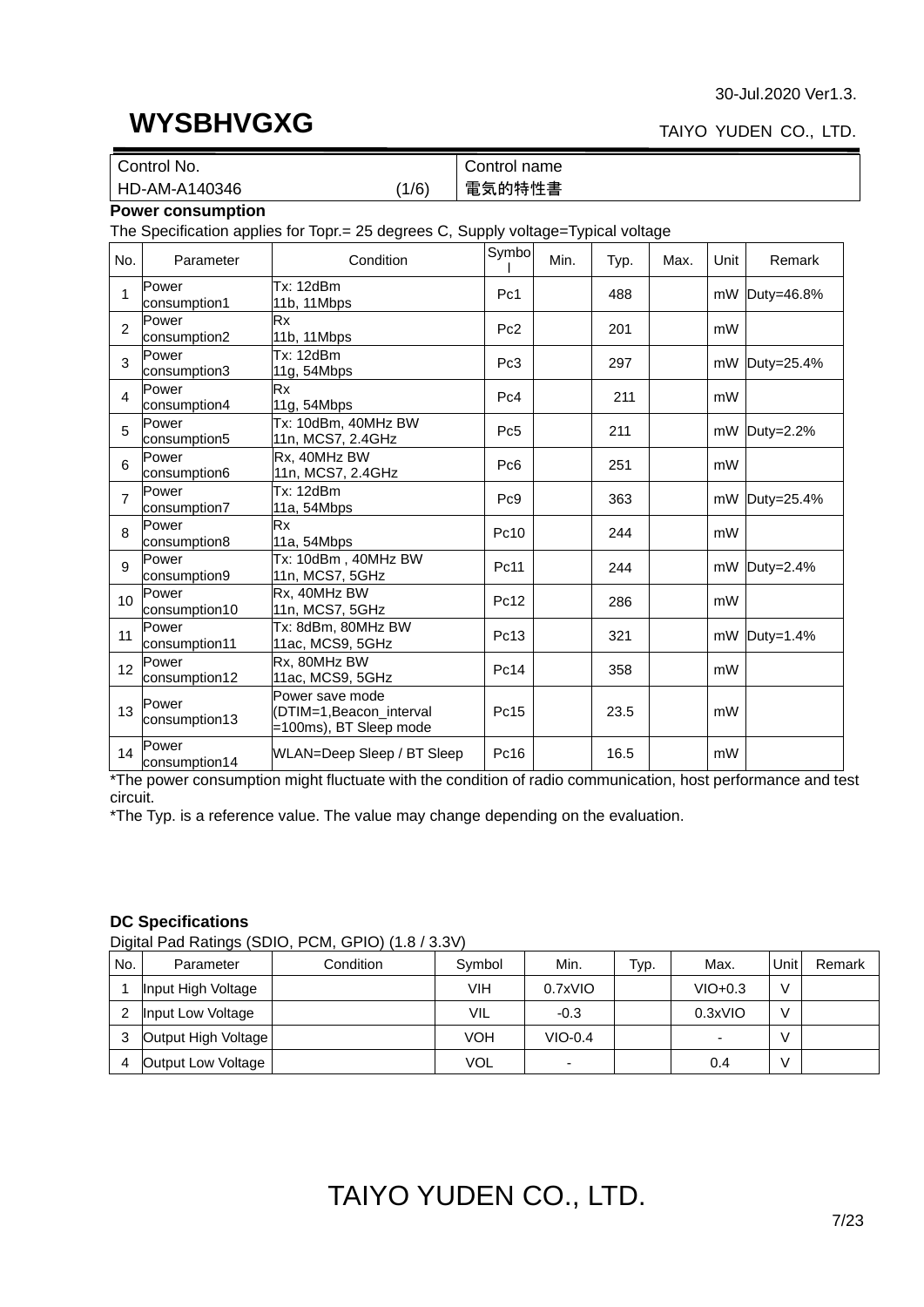## **WYSBHVGXG**

### TAIYO YUDEN CO., LTD.

| $\mathsf{N}$ No.<br>Control |     | Control name |
|-----------------------------|-----|--------------|
| HD-AM-A140346               | 2/6 | 電気的特性書       |

### **AC Specifications**

Power-on timing / External sleep clock [ SLP\_CLK の電圧レベルは 1.8V としてください ]

|                | Parameter                              | Condition  | Symbol    | Min     | Typ    | Max       | Unit       | Remark  |
|----------------|----------------------------------------|------------|-----------|---------|--------|-----------|------------|---------|
|                | Valid Power/ Clock to PDn de-asserted  |            | Tpor      | 300     |        |           | ms         |         |
| $\overline{2}$ | Input SLP_CLK frequency                |            | Τf        | ۰       | 32.768 | ۰         | <b>KHz</b> |         |
|                | ± 250ppm (Initial, aging, temperature) |            |           |         |        |           |            |         |
| 3              | Input SLP_CLK high voltage             | $V = 1.8V$ | Vıн       | $0.7*V$ | ٠      | $V + 0.4$ | V          |         |
| 4              | Input SLP_CLK low voltage              |            | Vıl       | $-0.4$  |        | $0.3*V$   | V          |         |
| 5              | Input SLP_CLK phase noise requirement  |            | <b>PN</b> | -       | $-125$ |           | dBc/Hz     | @100KHz |
| 6              | Input SLP_CLK slew rate limit (10-90%) |            | SR.       | -       |        | 100       | ns         |         |
|                | Input SLP_CLK duty cycle tolerance     |            | DC        | 20      |        | 80        | %          |         |
| 8              | PDN down to Power off                  |            | Toff      | 0       |        |           | ms         |         |

#### <Power-on sequence>

PDn must remain asserted for minimum of Tpor after VBAT/VDD33/VIO/VIO\_RF/VIO\_SD and SLP\_CLK are stable.



External power down(PDn)

| Parameter         | Condition | ان∨ol | Min | $\overline{\phantom{a}}$<br>' VD | Max | Unit | Remark |
|-------------------|-----------|-------|-----|----------------------------------|-----|------|--------|
| pulse width<br>υn |           | ppw   | 300 |                                  |     | ms   |        |

1. PDn should be asserted while VBAT/VDD33/VIO/VIO\_RF/VIO\_SD are stable.

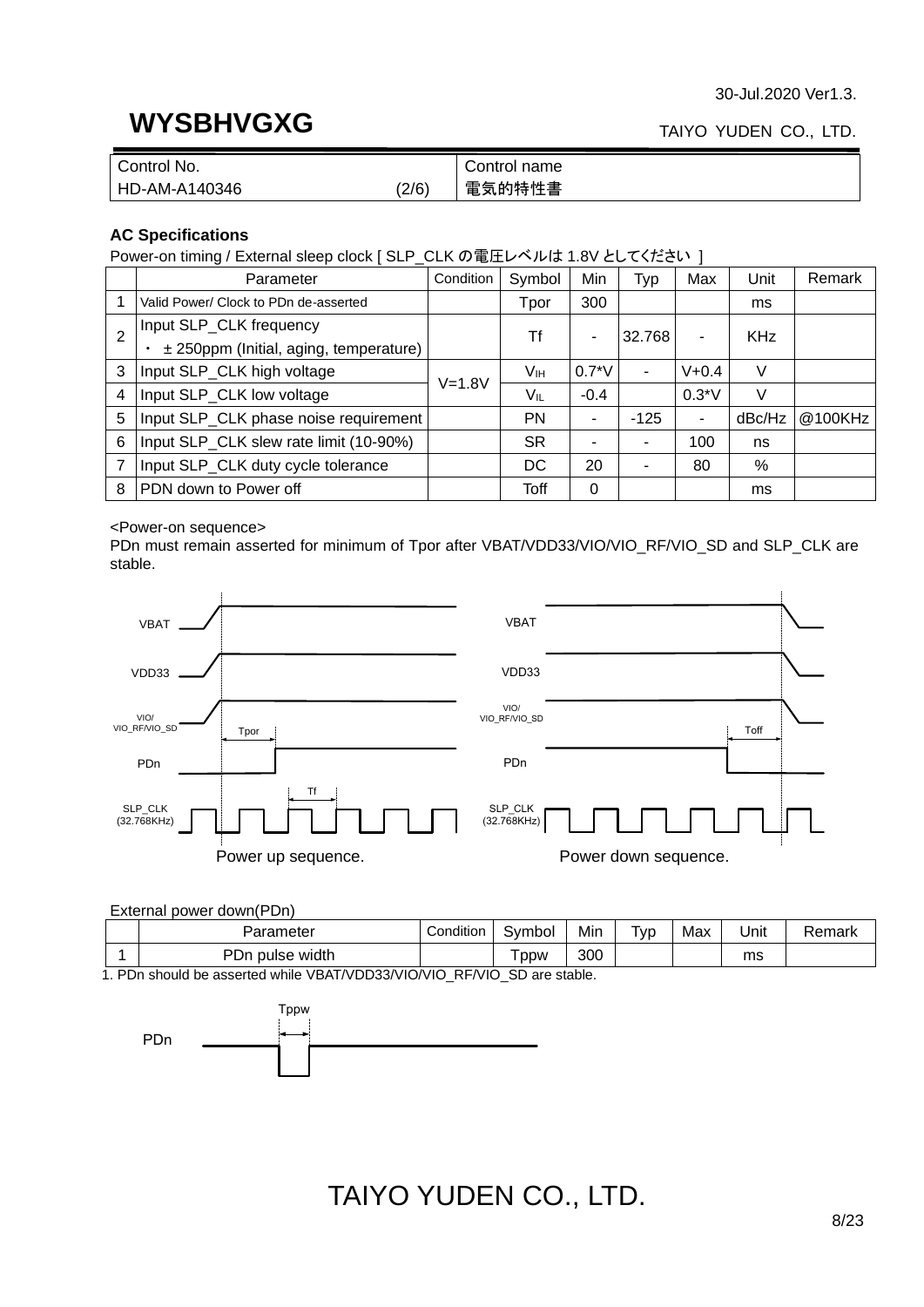# **WYSBHVGXG**

### TAIYO YUDEN CO., LTD.

| Control No.   |       | Control name |
|---------------|-------|--------------|
| HD-AE-A140346 | (3/6) | 電気的特性書       |

### **SDIO Interface Specifications**

The Specification applies for Topr.= 25 degrees C , Supply voltage=Typical voltage.

|   | Parameter                             | Symbol | Condition         | Min            | Typ | Max | Unit       | Remark  |
|---|---------------------------------------|--------|-------------------|----------------|-----|-----|------------|---------|
|   |                                       | Τf     | Normal            | $\Omega$       |     | 25  |            | VIO_SD  |
| 1 | Input SDIO_CLK Frequency              |        | <b>High Speed</b> | $\Omega$       |     | 50  | <b>MHz</b> | $=3.3V$ |
| 2 | Input SDIO_CLK High Time              | Tch    | Normal            | 10             |     |     |            |         |
|   |                                       |        | <b>High Speed</b> | 7              |     | ٠   | ns         |         |
| 3 | Input SDIO_CLK Low Time               | Tcl    | Normal            | 10             |     | -   | ns         |         |
|   |                                       |        | <b>High Speed</b> | $\overline{7}$ |     | ۰   |            |         |
| 4 | Input SDIO_CMD, DATA[3:0] Setup time  | Tsu    | Normal            | 5              |     |     |            |         |
|   |                                       |        | <b>High Speed</b> | 6              |     |     | ns         |         |
| 5 | Input SDIO_CMD, DATA[3:0] Hold time   | Thd    | Normal            | 5              |     | ۰   | ns         |         |
|   |                                       |        | <b>High Speed</b> | $\overline{2}$ |     |     |            |         |
|   |                                       |        | Normal            |                |     | 14  | ns         |         |
| 6 | Output SDIO_CMD, DATA[3:0] Delay time | Tod    | High-Speed        | ۰              |     | 14  | ns         | CL<40pF |
|   |                                       |        |                   |                |     |     |            | (1card) |
| 7 | Output SDIO_CMD, DATA[3:0] Hold time  | Toh    | <b>High Speed</b> | 2.5            |     | -   | ns         |         |

#### **Normal Mode**



#### **High Speed Mode**

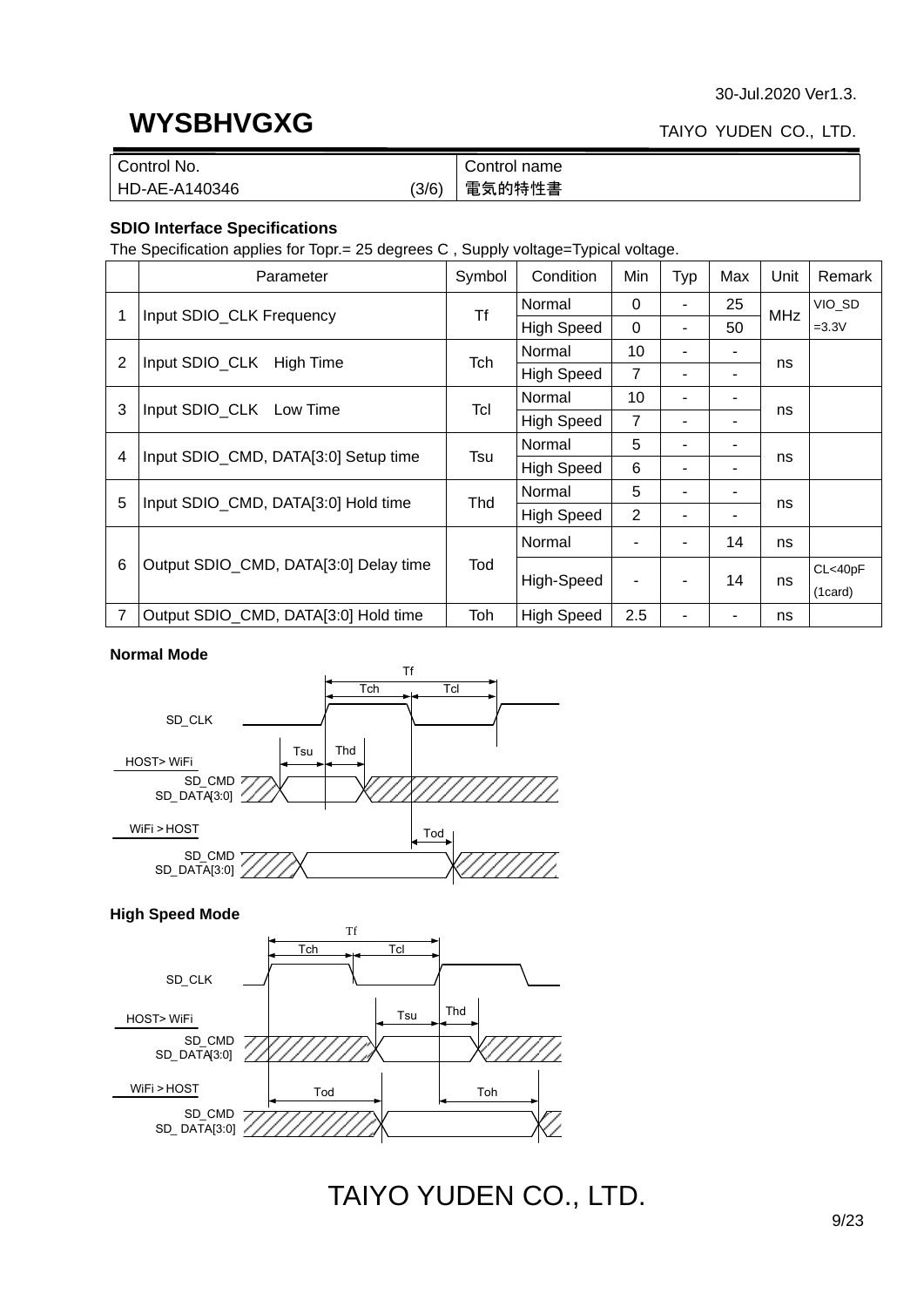## **WYSBHVGXG**

### TAIYO YUDEN CO., LTD.

| Control No.   |       | Control name |
|---------------|-------|--------------|
| HD-AE-A140346 | (4/6) | 電気的特性書       |

### **SDIO Interface Specifications**

The Specification applies for Topr.= 25 degrees C , Supply voltage=Typical voltage.

|                 | Parameter                             | Symbol       | Condition     | Min            | Typ | Max         | Unit       | Remark  |
|-----------------|---------------------------------------|--------------|---------------|----------------|-----|-------------|------------|---------|
|                 |                                       |              | SDR12/25/50   | 25             |     | 100         | <b>MHz</b> | VIO_SD  |
| 1               | <b>Clock Frequency</b>                | fpp          | <b>SDR104</b> | 0              | ٠   | 150         |            | $=1.8V$ |
| 2               |                                       | Tis          | SDR12/25/50   | 3              |     |             |            |         |
|                 | Input setup time                      |              | <b>SDR104</b> | 1.4            |     |             | ns         |         |
| 3               | Input hold time                       | Tih          | SDR12/25/50   | 0.8            | ٠   |             |            |         |
|                 |                                       |              | <b>SDR104</b> | 0.8            | ٠   |             | ns         |         |
| 4               | Clock time                            | Tclk         | SDR12/25/50   | 10             | ٠   | 40          | ns         |         |
|                 |                                       |              | <b>SDR104</b> | 4.8            |     |             |            |         |
|                 | Rise time, fall time                  |              | SDR12/25/50   | $\blacksquare$ | ٠   | $0.2*$ Tclk |            |         |
| 5               | Tcr, Tcfs < 2ns(max) at 100MHz        | Tcr, Tcf     | <b>SDR104</b> |                | ٠   | $0.2*$ Tclk | ns         |         |
|                 | Ccard=10pF                            |              |               |                |     |             |            |         |
| $6\phantom{1}6$ | Output delay time                     | <b>Todly</b> | SDR12/25/50   |                |     | 7.5         | ns         |         |
|                 | Cl≦30pF                               |              |               |                |     |             |            |         |
| $\overline{7}$  | Output hold time                      | Toh          | SDR12/25/50   | 1.5            |     |             | ns         |         |
|                 | $Cl = 15pF$                           |              |               |                |     |             |            |         |
| 8               | Card output phase                     | Top          | <b>SDR104</b> | $\Omega$       | ٠   | 10          | ns         |         |
| 9               | Output timing of variable data window | Todw         | <b>SDR104</b> | 2.88           |     |             | ns         |         |

### SDIO Protocol Timing Diagram-SDR12,SDR25,SDR50



SDIO Protocol Timing Daigram-SDR104

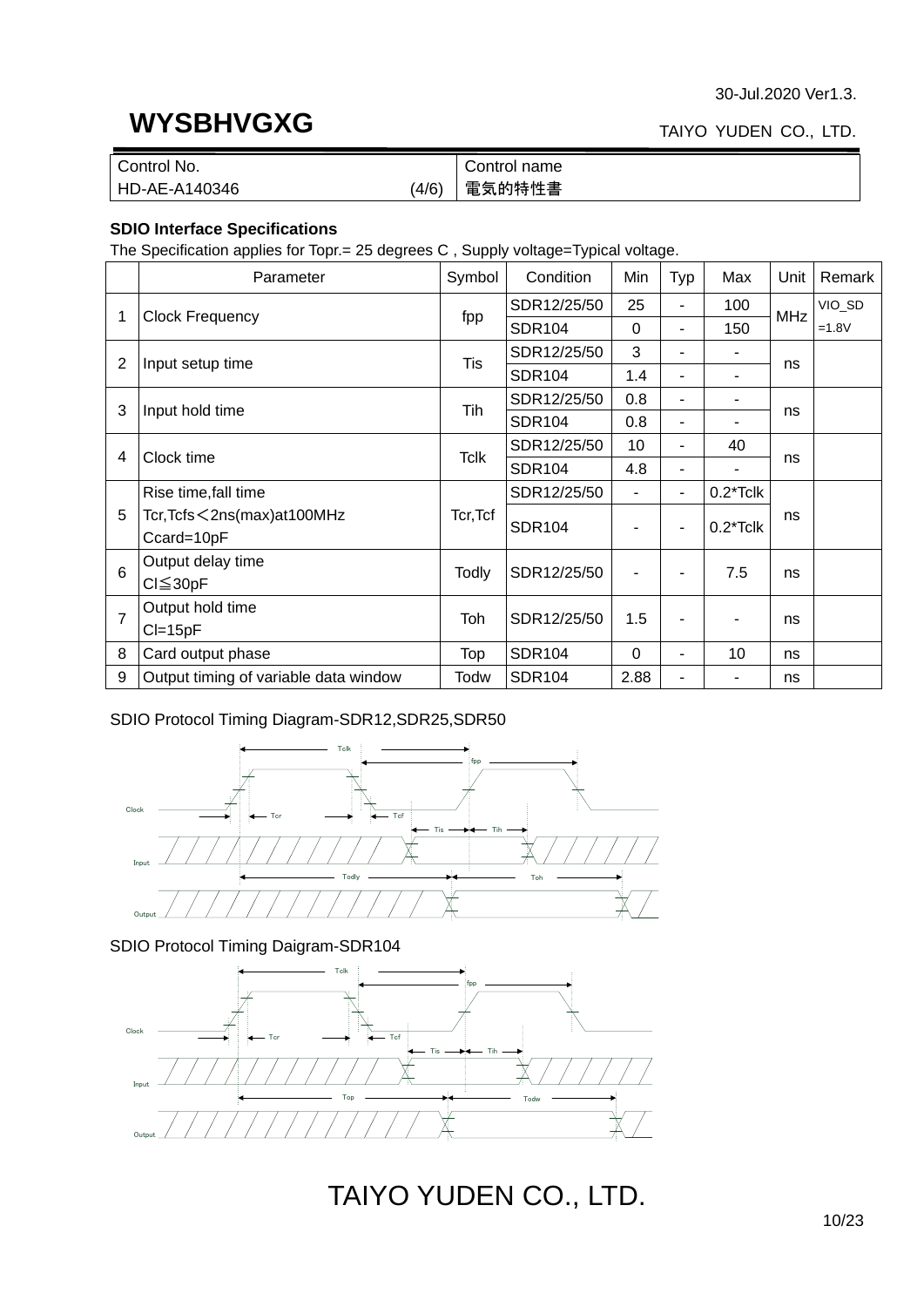### **WYSBHVGXG**

### TAIYO YUDEN CO., LTD.

| No.<br>Control         | Control name |
|------------------------|--------------|
| (5/6)<br>HD-AE-A140346 | 電気的特性書       |

#### **AC Specifications**

### **PCM Interface**

The Specification applies for Topr.= 25 degrees C, Supply voltage=Typical voltage.

| No. | Parameter                             | Condition | Symbol | Min | Typ     | Max | Unit       | Remark |
|-----|---------------------------------------|-----------|--------|-----|---------|-----|------------|--------|
|     | <b>PCM_CLK Frequency</b>              |           | Tbclk  | ۰.  | 2/2.048 | ۰   | <b>MHz</b> |        |
|     | Delay time from PCM_CLK High to valid |           |        |     |         | 15  |            |        |
| 2   | PCM_OUT                               |           | Tdo    |     |         |     | ns         |        |
|     | Setup time for PCM_IN valid to        |           | Tdisu  | 20  |         |     |            |        |
| 4   | PCM_CLK Low                           |           |        |     |         |     | ns         |        |
| 5   | Hold time for PCM_CLK Low to PCM_IN   |           | Tdiho  | 15  |         | ۰   |            |        |
|     | valid                                 |           |        |     |         |     | ns         |        |
| 6   | Delay time from PCM_CLK High to       |           | Tbf    |     |         | 15  |            |        |
|     | PCM_SYNC High                         |           |        | ۰.  |         |     | ns         |        |

#### **Master Mode**

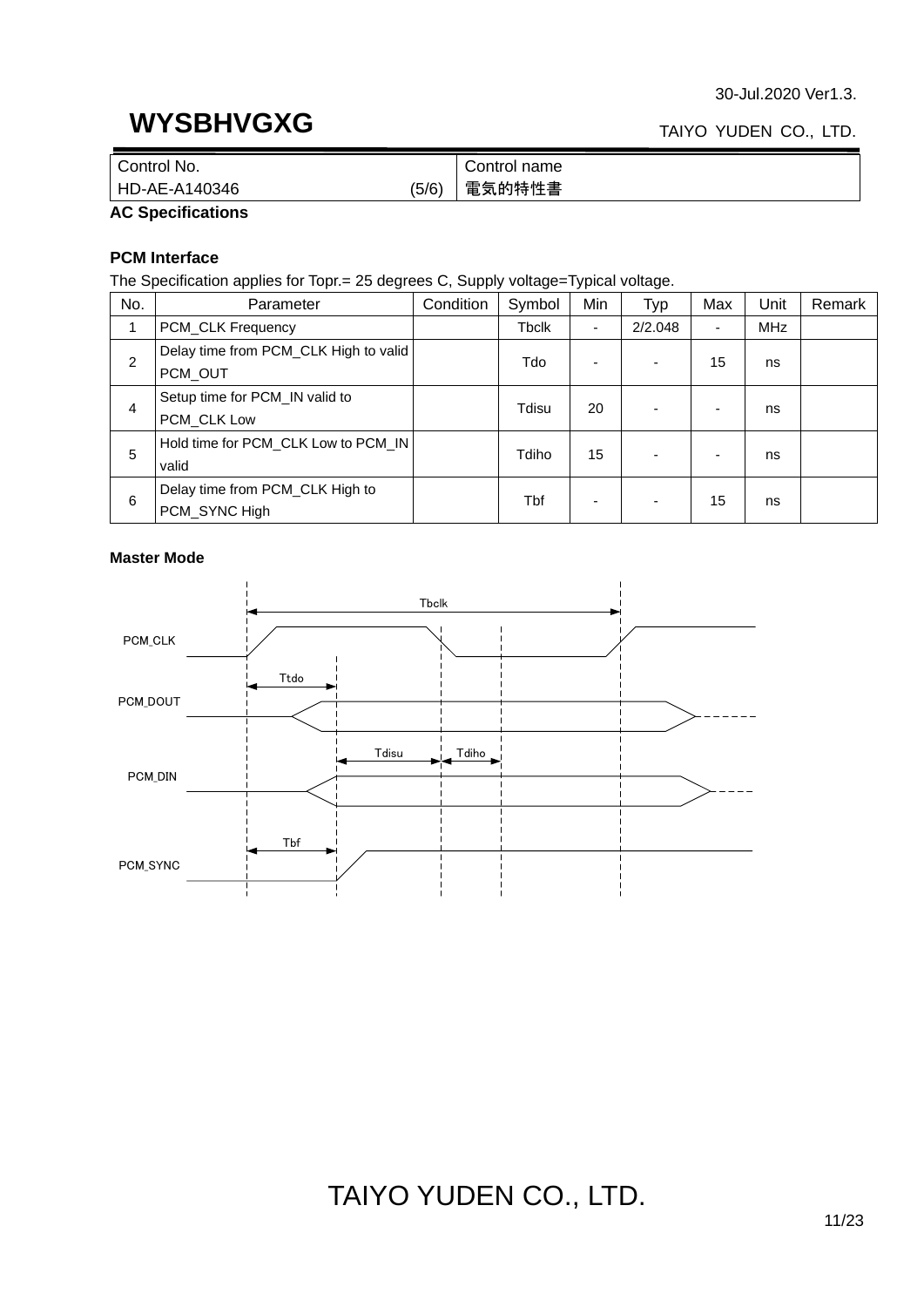### TAIYO YUDEN CO., LTD.

| Control No.   |       | Control name |
|---------------|-------|--------------|
| HD-AE-A140346 | (6/6) | 電気的特性書       |

### **2.4GHz Band RF Specifications**

The Specification applies for Topr.= 25 degrees C, Supply voltage=Typical voltage

| No. | Parameter       | Condition             | Symbol        | <b>Min</b> | Typ               | Max   | Unit | Remark |
|-----|-----------------|-----------------------|---------------|------------|-------------------|-------|------|--------|
|     |                 | 11Mbps, 11b           | $Po2-1$       | 10         | 12 <sup>2</sup>   | 14    |      |        |
|     |                 | 54Mbps, 11g           | $Po2-2$       | 10         | $12 \overline{ }$ | 14    |      |        |
|     | <b>TX Power</b> | MCS7, 20MHz<br>BW,    | $Po2-3$       | 10         | 12 <sup>°</sup>   | 14    | dBm  |        |
|     |                 | 11n                   |               |            |                   |       |      |        |
|     |                 | MCS7,<br>40MHz<br>BW, | $Po2-4$       | 8          | 10                | 12    |      |        |
|     |                 | 11n                   |               |            |                   |       |      |        |
|     |                 | 11Mbps, 11b           | <b>SEN2-1</b> |            | -87               | $-76$ |      |        |
|     |                 | 54Mbps, 11g           | <b>SEN2-2</b> |            | $-73$             | -65   |      |        |
| 2   | Rx sensitivity  | BW,<br>MCS7, 20MHz    | <b>SEN2-3</b> |            |                   |       | dBm  |        |
|     |                 | 11n                   |               |            | -69               | -64   |      |        |
|     |                 | MCS7,<br>BW,<br>40MHz | <b>SEN2-4</b> |            |                   |       |      |        |
|     |                 | 11n                   |               |            | -66               | $-61$ |      |        |

### **5GHz Band RF Specifications**

The Specification applies for Topr.= 25 degrees C, Supply voltage=Typical voltage

| No. | Parameter       | Condition            | Symbol             | Min | Typ               | Max   | Unit | Remark |
|-----|-----------------|----------------------|--------------------|-----|-------------------|-------|------|--------|
|     |                 | 54Mbps, 11a          | Po <sub>5</sub> -1 | 10  | $12 \overline{ }$ | 14    |      |        |
|     | <b>TX Power</b> | MCS7, 20MHz BW, 11n  | Po <sub>5</sub> -2 | 10  | $12 \overline{ }$ | 14    |      |        |
|     |                 | MCS7, 40MHz BW, 11n  | Po <sub>5</sub> -3 | 8   | 10                | 12    | dBm  |        |
|     |                 | MCS9, 80MHz BW, 11ac | Po5-4              | 6   | 8                 | 10    |      |        |
|     |                 | 54Mbps, OFDM         | <b>SEN5-1</b>      |     | $-71$             | $-65$ |      |        |
|     |                 | MCS7,20MHzBW,OFDM    | <b>SEN5-2</b>      |     | -68               | -64   |      |        |
| 2   | Rx sensitivity  | MCS7,40MHzBW,OFDM    | <b>SEN5-3</b>      |     | -65               | $-61$ | dBm  |        |
|     |                 | MCS9,80MHzBW,OFDM    | <b>SEN5-4</b>      |     | $-57$             | $-51$ |      |        |

### **RF Specifications (***Bluetooth***®)**

The Specification applies for Topr.= 25 degrees C, Supply voltage =Typical voltage.

| No. | Parameter       | Condition | Svm         | Min | тур | Max   | Unit | Remark             |
|-----|-----------------|-----------|-------------|-----|-----|-------|------|--------------------|
|     | <b>Tx Power</b> | Basic     | Pob-2       | -0  |     |       | dBm  | Class <sub>2</sub> |
|     | Sensitivitv     | Basic     | <b>SENB</b> |     | -86 | $-70$ | dBm  |                    |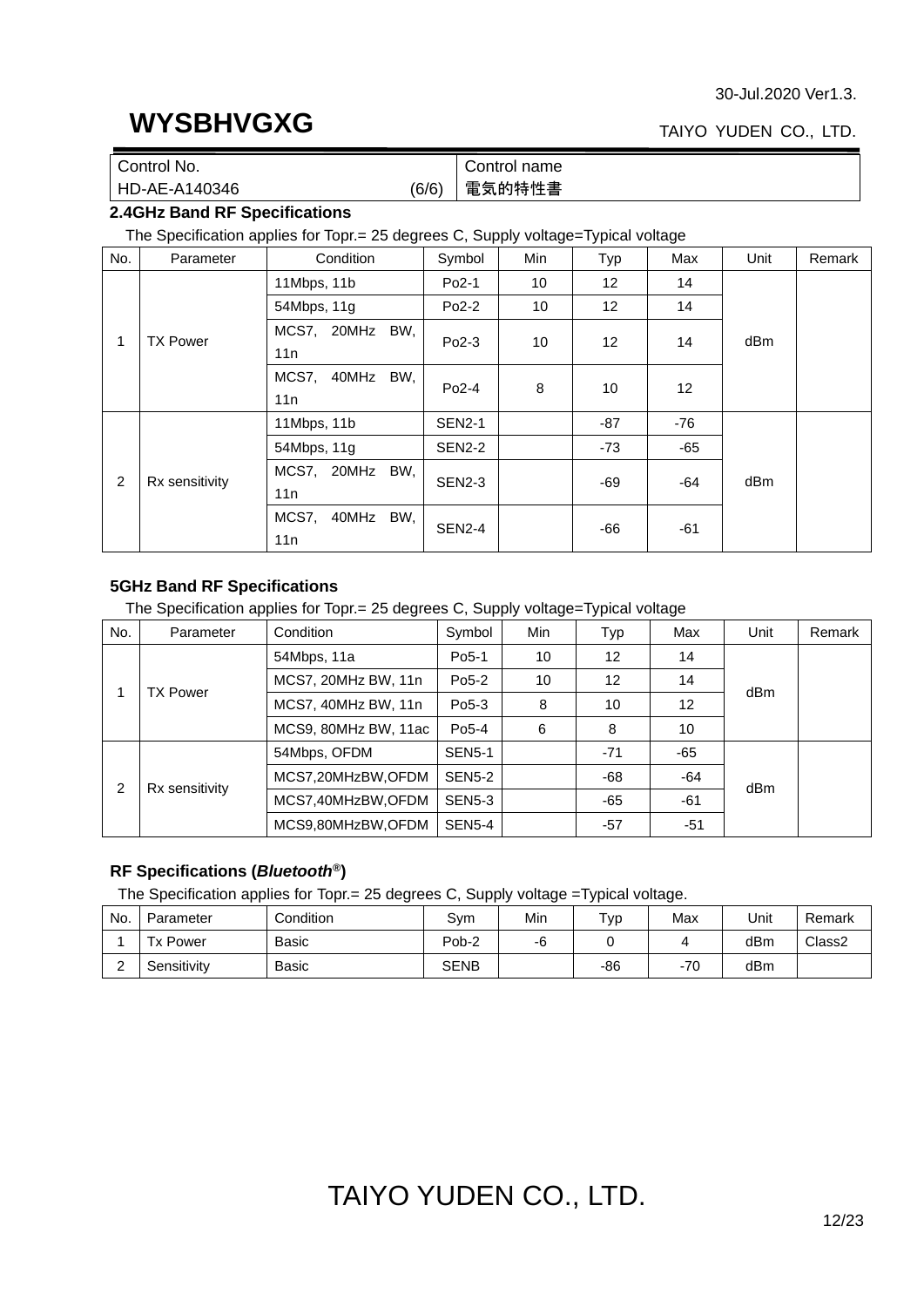### **WYSBHVGXG**

#### TAIYO YUDEN CO., LTD.



### 内部回路図

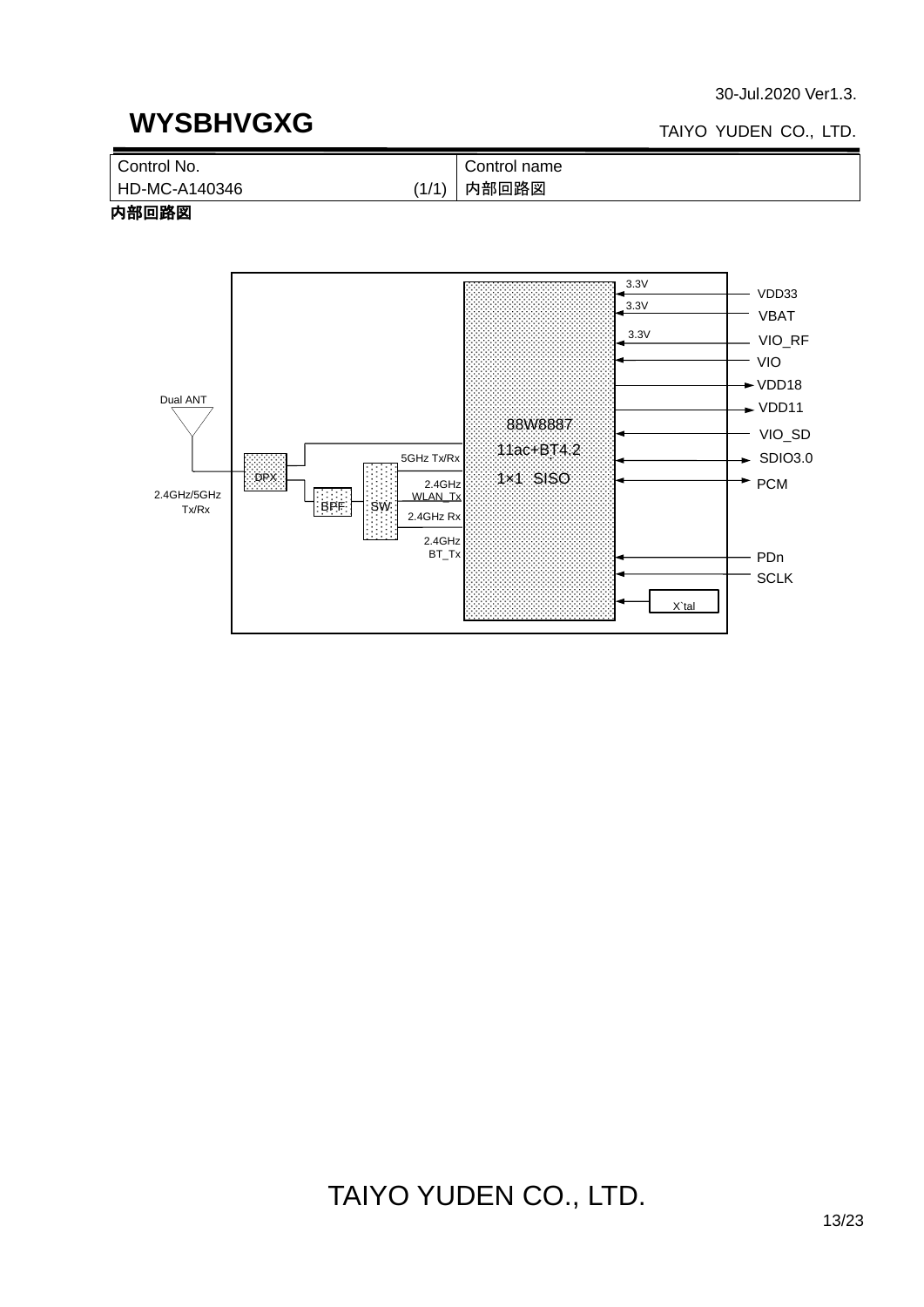### **WYSBHVGXG**

#### TAIYO YUDEN CO., LTD.



14/23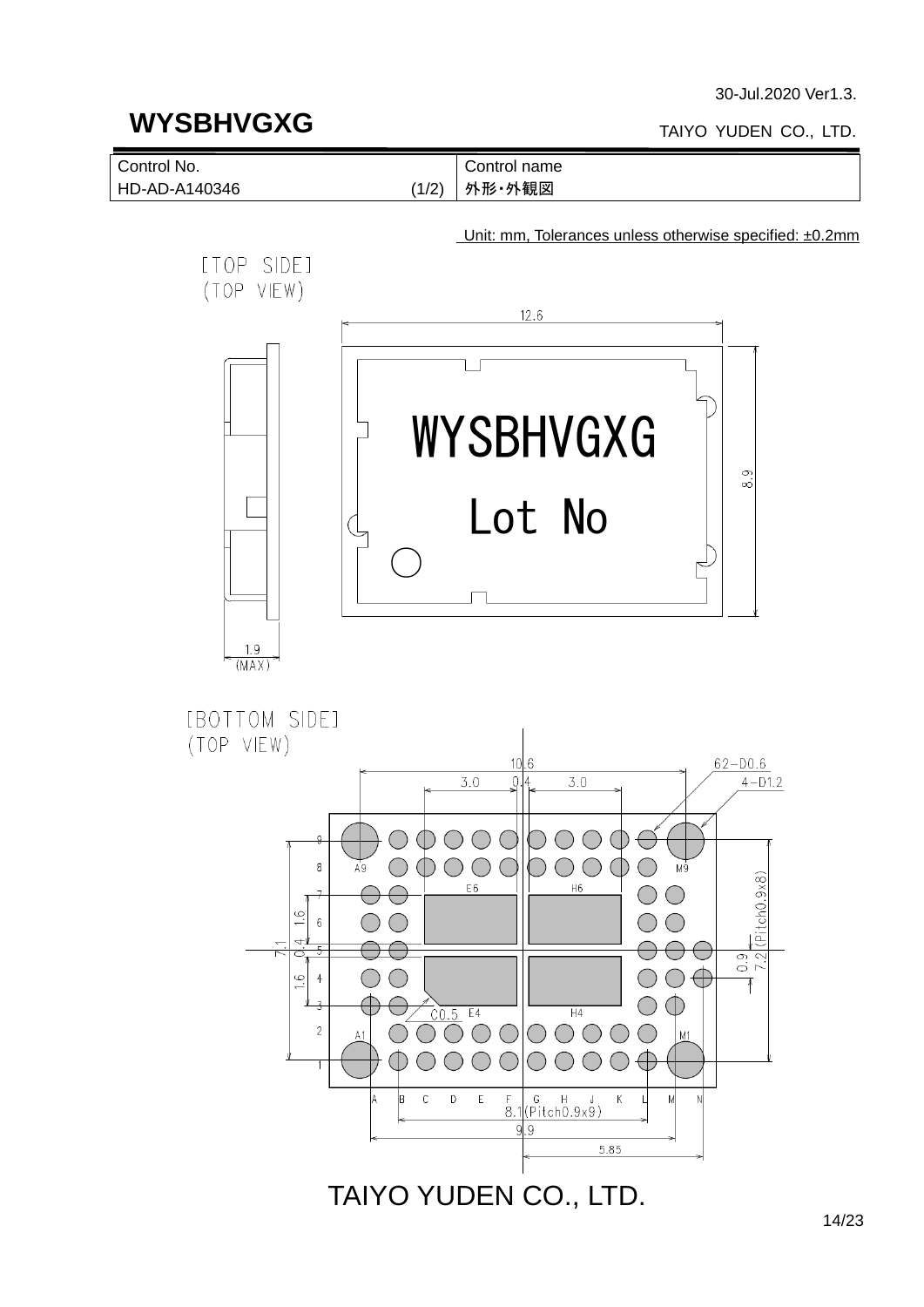#### TAIYO YUDEN CO., LTD.

| Control No.   |       | Control name |
|---------------|-------|--------------|
| HD-AD-A140346 | (2/2) | 外形・外観図       |

推奨ランドパターン設計

お客様のマザーボードにおけるモジュールのPad設計はモジュール自身のPad と同サイズを推奨いたします。

### 推奨ハンダマスク条件

半田マスクの厚みは 0.1 mm を推奨いたします。

Unit: mm



(TOP VIEW)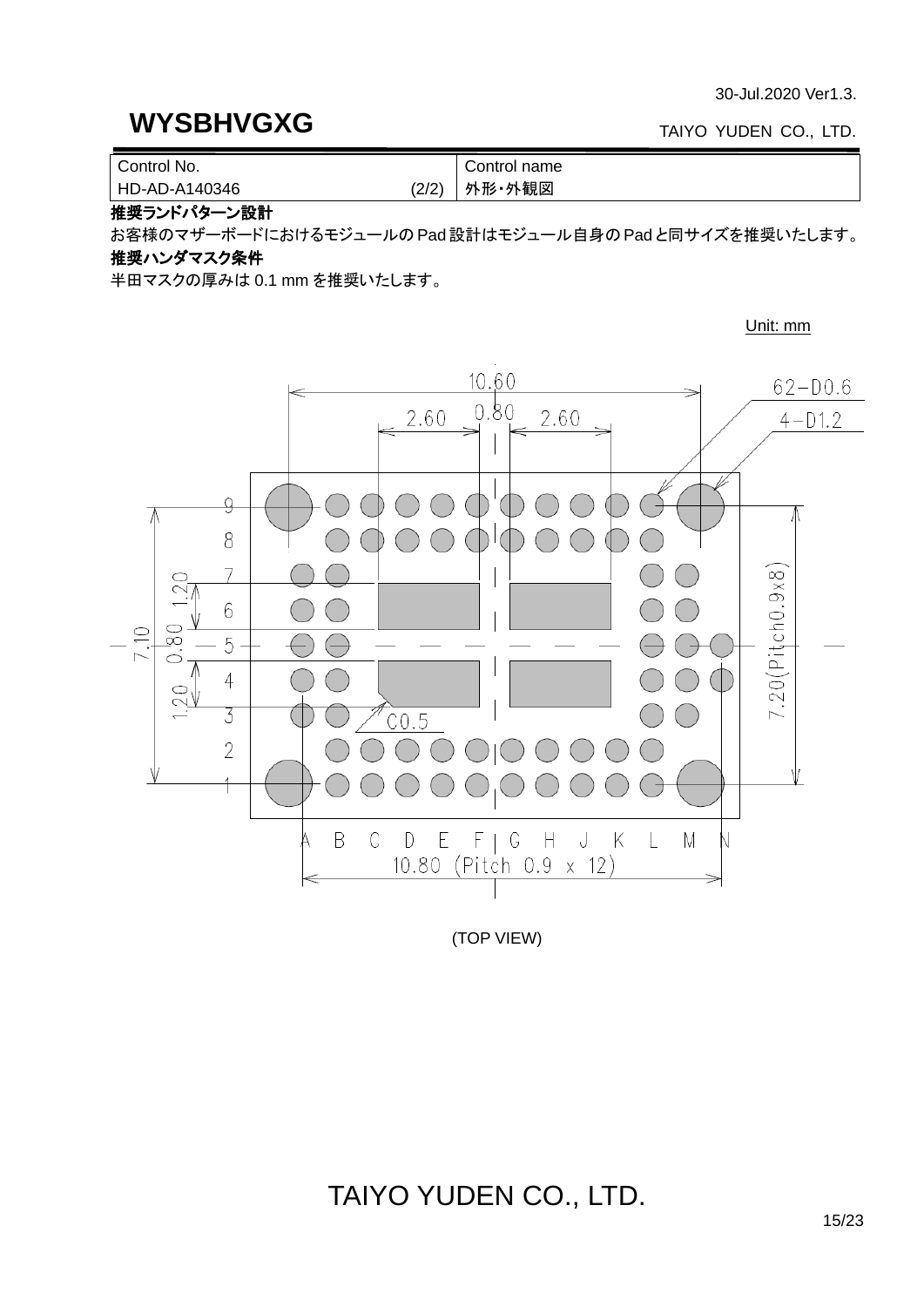### **WYSBHVGXG**

### TAIYO YUDEN CO., LTD.

| Control No.   |       | Control name |
|---------------|-------|--------------|
| HD-BA-A140346 | (1/3) | ピンレイアウト      |

### **Pin Descriptions**

| <b>Terminal</b> | <b>Terminal</b>   | I/O                      | Pwr         | <b>Description</b>                                                                        | <b>Function</b> | <b>Internal</b> |
|-----------------|-------------------|--------------------------|-------------|-------------------------------------------------------------------------------------------|-----------------|-----------------|
| No.             | <b>Name</b>       |                          | Domain      |                                                                                           |                 | <b>PU</b>       |
| A <sub>1</sub>  | <b>GND</b>        |                          | <b>GND</b>  | Ground                                                                                    | <b>PWR</b>      |                 |
| A <sub>3</sub>  | SD_D3             | I/O                      | VIO_SD      | SDIO Data line Bit[3]                                                                     | <b>SDIO</b>     | Enable          |
| A4              | VIO_SD            | L                        | VIO_SD      | 1.8/3.3V Digital SDIO Power Supply.                                                       | <b>PWR</b>      |                 |
| A <sub>5</sub>  | SD_CLK            | L                        | VIO_SD      | SDIO Clock Input                                                                          | <b>SDIO</b>     | Enable          |
| A6              | SD_D1             | I/O                      | VIO_SD      | SDIO Data line Bit[1]                                                                     | <b>SDIO</b>     | Enable          |
| A7              | <b>VBAT</b>       | L                        | <b>VBAT</b> | 1.1v buck/1.8v buck/3.3v LDO VBAT input                                                   | <b>PWR</b>      |                 |
| A9              | <b>GND</b>        |                          | <b>GND</b>  | Ground                                                                                    | <b>PWR</b>      |                 |
| <b>B1</b>       | VIO               | $\mathbf{I}$             | <b>VIO</b>  | 1.8/3.3V Digital Power Supply                                                             | <b>PWR</b>      | $\blacksquare$  |
| <b>B2</b>       | VDD18_ADC_TBG     | L                        | VDD18       | 1.8V Analog Power Supply<br>C9(1.8V_INT)に接続して下さい                                          | <b>PWR</b>      |                 |
| B <sub>3</sub>  | SD_D <sub>2</sub> | I/O                      | VIO_SD      | SDIO Data line Bit[2]                                                                     | <b>SDIO</b>     | Enable          |
| B4              | SD_CMD            | I/O                      | VIO_SD      | SDIO Command/Response                                                                     | <b>SDIO</b>     | Enable          |
| B <sub>5</sub>  | <b>GND</b>        | $\overline{\phantom{a}}$ | <b>GND</b>  | Ground                                                                                    | <b>PWR</b>      |                 |
| B <sub>6</sub>  | SD_D0             | I/O                      | VIO_SD      | SDIO Data line Bit[0]                                                                     | <b>SDIO</b>     | Enable          |
| B7              | UART_CTS          | L                        | VIO         | UART_CTSN                                                                                 | <b>UART</b>     | Enable          |
| B <sub>8</sub>  | UART_RTS          | O                        | VIO         | UART_RTSN                                                                                 | <b>UART</b>     | Enable          |
| B <sub>9</sub>  | 1.1V_INT          | $\circ$                  | VDD11       | 1.1V buck voltage output                                                                  | <b>PWR</b>      |                 |
| C <sub>1</sub>  | PCM_CLK           | I/O                      | <b>VIO</b>  | PCM Clock Signal.                                                                         | <b>PCM</b>      | Enable          |
|                 |                   |                          |             | (Output if PCM master. Input if PCM slave.)                                               |                 |                 |
| C <sub>2</sub>  | PCM_DOUT/PCM_B    | O                        | <b>VIO</b>  | PCM Data Output Signal                                                                    | <b>PCM</b>      | Enable          |
| C <sub>8</sub>  | <b>PDN</b>        | L                        | <b>VIO</b>  | Power Down (no internal pull-up on this pin)<br>(0: Full Power Down, 1: Normal Operation) | <b>CTRL</b>     | None            |
| C <sub>9</sub>  | 1.8V_INT          | O                        | VDD18       | 1.8V buck voltage output                                                                  | <b>PWR</b>      |                 |
| D <sub>1</sub>  | PCM_DIN/PCM_A     | L                        | <b>VIO</b>  | PCM Data Input Signal                                                                     | <b>PCM</b>      | Enable          |
|                 |                   |                          |             | PCM Sync Pulse Signal.                                                                    |                 |                 |
| D <sub>2</sub>  | PCM_SYNC          | I/O                      | <b>VIO</b>  | (Output if PCM master. Input if PCM slave.)                                               | <b>SDIO</b>     | Enable          |
| D <sub>8</sub>  | UART_SIN          |                          | <b>VIO</b>  | <b>UART_SIN</b>                                                                           | <b>UART</b>     | Enable          |
| D <sub>9</sub>  | VDD33             | $\mathsf{I}$             | VDD33       | 3.3V Analog Power Supply                                                                  | <b>PWR</b>      |                 |
|                 |                   |                          |             | Sleep Clock Input                                                                         |                 |                 |
|                 |                   |                          |             | SLP_CLK is used for reference clock                                                       |                 |                 |
| E1              | SLP_CLK           |                          | VDD18       | detection and sleep mode.                                                                 | <b>CLOCK</b>    |                 |
|                 |                   |                          |             | Please input SLP_CLK even when sleep                                                      |                 |                 |
|                 |                   |                          |             | mode is not used.                                                                         |                 |                 |
| E <sub>2</sub>  | <b>TDO</b>        | O                        | <b>VIO</b>  | JTAG Test Data Output                                                                     | <b>JTAG</b>     | Enable          |
| E4              | <b>GND</b>        |                          | <b>GND</b>  | Ground                                                                                    | <b>PWR</b>      |                 |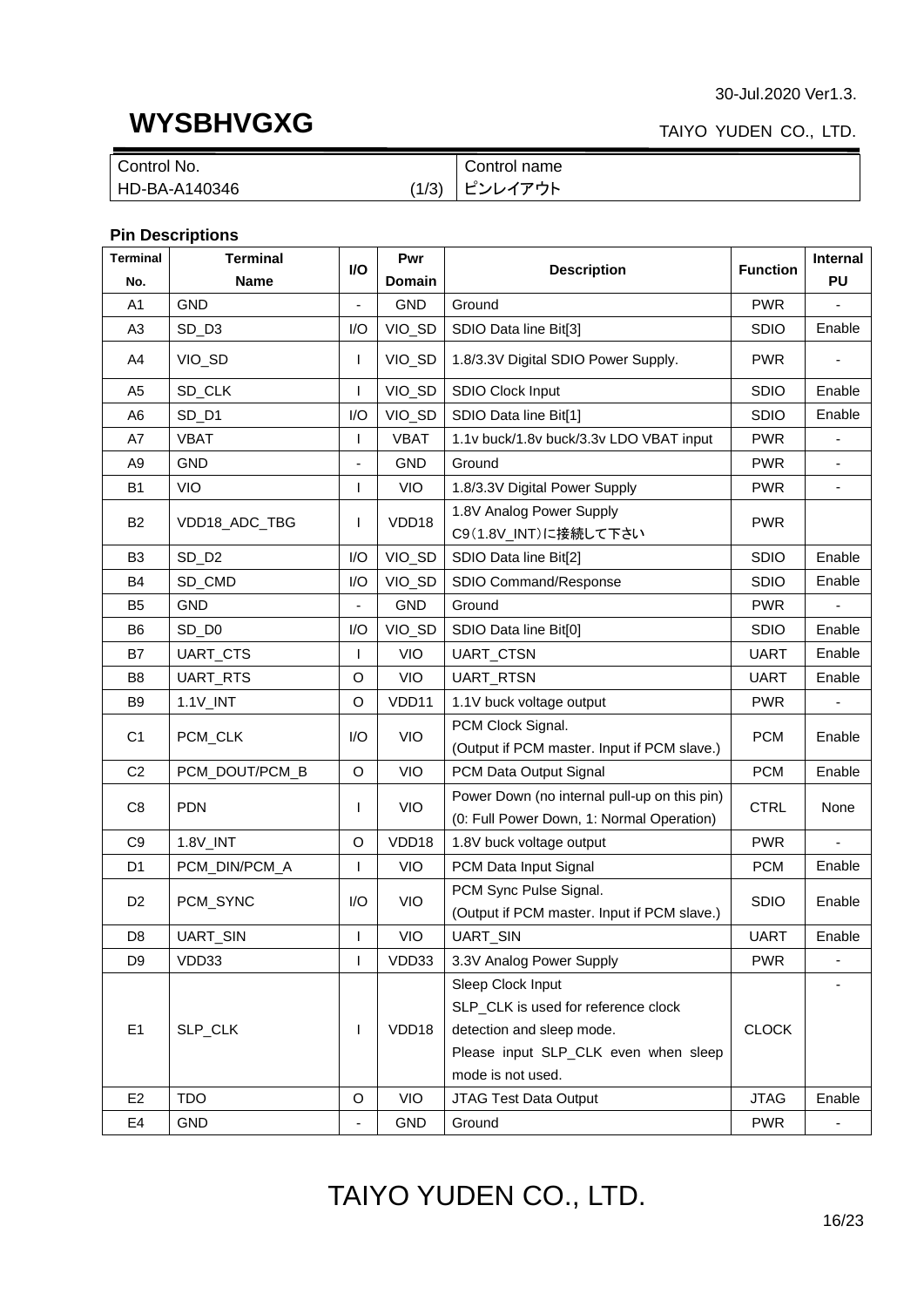### **WYSBHVGXG**

### TAIYO YUDEN CO., LTD.

| Control No.   |       | Control name        |
|---------------|-------|---------------------|
| HD-BA-A140346 | (2/3) | ピンレイ<br><b>′アウト</b> |

| <b>Terminal</b><br>No. | <b>Terminal</b><br><b>Name</b>  | <b>VO</b>                | Pwr<br>Domain            | <b>Description</b>                               | <b>Function</b>          | Interna<br>IPU           |
|------------------------|---------------------------------|--------------------------|--------------------------|--------------------------------------------------|--------------------------|--------------------------|
| E <sub>6</sub>         | <b>GND</b>                      | $\blacksquare$           | <b>GND</b>               | Ground                                           | <b>PWR</b>               |                          |
| E <sub>8</sub>         | UART_SOUT                       | O                        | <b>VIO</b>               | UART_SOUT                                        | <b>UART</b>              | Enable                   |
| E <sub>9</sub>         | <b>GND</b>                      |                          | <b>GND</b>               | Ground                                           | <b>PWR</b>               |                          |
| F1                     | <b>GND</b>                      | $\blacksquare$           | <b>GND</b>               | Ground                                           | <b>PWR</b>               | $\blacksquare$           |
| F <sub>2</sub>         | <b>TMS</b>                      | $\mathsf{I}$             | <b>VIO</b>               | <b>JTAG Controller Select</b>                    | <b>JTAG</b>              | Enable                   |
| F <sub>8</sub>         | <b>GND</b>                      | ÷,                       | <b>GND</b>               | Ground                                           | <b>PWR</b>               |                          |
| F <sub>9</sub>         | <b>RES</b>                      | $\blacksquare$           | $\blacksquare$           | (Reserved) オープン(未接続)にして下さい                       |                          |                          |
| G <sub>1</sub>         | <b>RES</b>                      | $\blacksquare$           | $\blacksquare$           | (Reserved) オープン(未接続)にして下さい                       | $\overline{a}$           |                          |
| G <sub>2</sub>         | TDI                             | $\mathsf{I}$             | <b>VIO</b>               | JTAG Test Data Input                             | <b>JTAG</b>              | Enable                   |
| G <sub>8</sub>         | <b>GND</b>                      | $\overline{\phantom{a}}$ | <b>GND</b>               | Ground                                           | <b>PWR</b>               |                          |
| G <sub>9</sub>         | <b>RES</b>                      | $\overline{\phantom{a}}$ | $\blacksquare$           | (Reserved) オープン(未接続)にして下さい                       | $\Box$                   | $\overline{\phantom{a}}$ |
| H1                     | <b>RES</b>                      | $\overline{\phantom{a}}$ | $\overline{\phantom{a}}$ | (Reserved) オープン(未接続)にして下さい                       |                          |                          |
| H <sub>2</sub>         | <b>RES</b>                      | $\blacksquare$           | $\blacksquare$           | (Reserved) オープン(未接続)にして下さい                       | $\blacksquare$           | $\overline{\phantom{0}}$ |
| H <sub>4</sub>         | <b>GND</b>                      |                          | <b>GND</b>               | Ground                                           | <b>PWR</b>               |                          |
| H <sub>6</sub>         | <b>GND</b>                      | $\overline{\phantom{a}}$ | <b>GND</b>               | Ground                                           | <b>PWR</b>               | $\overline{\phantom{a}}$ |
| H <sub>8</sub>         | <b>RES</b>                      | $\overline{\phantom{a}}$ | $\blacksquare$           | (Reserved) オープン(未接続)にして下さい                       |                          | $\overline{\phantom{a}}$ |
| H <sub>9</sub>         | <b>GND</b>                      | $\overline{\phantom{a}}$ | <b>GND</b>               | Ground                                           |                          | $\blacksquare$           |
| J1                     | <b>RES</b>                      | ÷,                       | $\blacksquare$           | (Reserved) オープン(未接続)にして下さい                       |                          | $\blacksquare$           |
| J2                     | GPIO13/BT_WAKEUP<br>$_BT$ -HOST | O                        | <b>VIO</b>               | Bluetooth wakeup host (Output).                  |                          |                          |
| J8                     | <b>RES</b>                      | $\overline{\phantom{a}}$ | $\blacksquare$           | (Reserved) オープン(未接続)にして下さい                       |                          | $\blacksquare$           |
| J9                     | VDD18_NFC                       | I                        | VDD <sub>18</sub>        | 1.8V Analog Power Supply<br>C9(1.8V_INT)に接続して下さい |                          |                          |
| K <sub>1</sub>         | <b>RES</b>                      | $\overline{\phantom{a}}$ |                          | (Reserved) オープン(未接続)にして下さい                       |                          |                          |
| K <sub>2</sub>         | <b>TCK</b>                      | $\mathsf{I}$             | <b>VIO</b>               | JTAG Test Clock Input                            | <b>JTAG</b>              | Enable                   |
| K <sub>8</sub>         | <b>RES</b>                      | $\overline{\phantom{a}}$ | $\blacksquare$           | (Reserved) オープン(未接続)にして下さい                       | $\overline{\phantom{a}}$ | $\frac{1}{2}$            |
| K9                     | <b>RES</b>                      | $\blacksquare$           | $\blacksquare$           | (Reserved) オープン(未接続)にして下さい                       |                          |                          |
| L1                     | VDD18_WLAN                      | $\mathbf{I}$             | VDD18                    | 1.8V Analog Power Supply<br>C9(1.8V_INT)に接続して下さい |                          |                          |
| L2                     | GPIO1/WL_HOST_W<br>AKE          | O                        | <b>VIO</b>               | WLAN wakeup HOST (Output)                        | <b>CTRL</b>              |                          |
| L <sub>3</sub>         | GPIO3, CON[1]                   | $\mathsf{I}$             | VIO_RF                   | Configuration Mode: CON[1], See<br>Table-1       | <b>CTRL</b>              | Enable                   |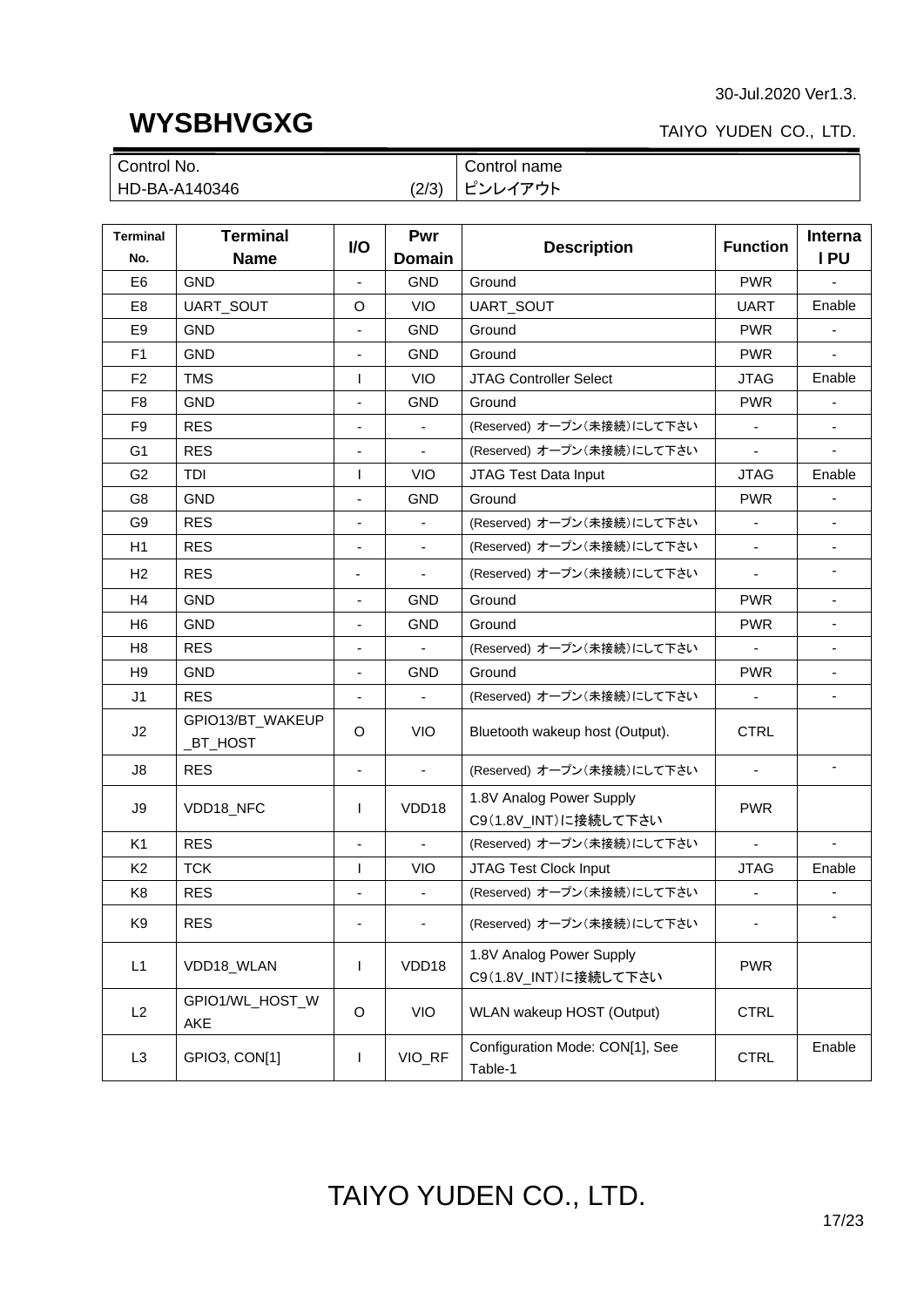### **WYSBHVGXG**

### TAIYO YUDEN CO., LTD.

| Control No.            | Control name |
|------------------------|--------------|
| (3/3)<br>HD-BA-A140346 | グアウト<br>ハレイ  |

| <b>Terminal</b><br>No. | <b>Terminal</b><br><b>Name</b> | <b>VO</b>                | Pwr<br><b>Domain</b>         | <b>Description</b>                               | <b>Function</b> | <b>Internal</b><br><b>PU</b> |
|------------------------|--------------------------------|--------------------------|------------------------------|--------------------------------------------------|-----------------|------------------------------|
| L4                     | <b>RES</b>                     | $\blacksquare$           |                              | (Reserved) オープン(未接続)にして下さい                       |                 |                              |
| L <sub>5</sub>         | <b>RES</b>                     | ٠                        | $\overline{\phantom{a}}$     | (Reserved) オープン(未接続)にして下さい                       | ٠               |                              |
| L <sub>6</sub>         | <b>RES</b>                     | ۰.                       | ٠                            | (Reserved) オープン(未接続)にして下さい                       | ٠               |                              |
| L7                     | <b>RES</b>                     | $\blacksquare$           | $\blacksquare$               | (Reserved) オープン(未接続)にして下さい                       | ٠               | ٠                            |
| L <sub>8</sub>         | GPIO2, CONIOI                  | $\mathbf{I}$             | VIO_RF                       | Configuration Mode: CON[0], See<br>Table-1       | <b>CTRL</b>     | Enable                       |
| L <sub>9</sub>         | VDD18_BT                       |                          | VDD <sub>18</sub>            | 1.8V Analog Power Supply<br>C9(1.8V_INT)に接続して下さい | <b>PWR</b>      |                              |
| M1                     | <b>GND</b>                     | $\overline{\phantom{a}}$ | <b>GND</b>                   | Ground                                           | <b>PWR</b>      |                              |
| M <sub>3</sub>         | GND                            | $\overline{\phantom{a}}$ | <b>GND</b>                   | Ground                                           |                 |                              |
| M4                     | <b>GND</b>                     | $\overline{\phantom{a}}$ | <b>GND</b>                   | Ground                                           |                 |                              |
| M <sub>5</sub>         | <b>GND</b>                     |                          | <b>GND</b>                   | Ground                                           | <b>PWR</b>      |                              |
| M6                     | VIO_RF                         |                          | <b>VIO</b>                   | 3.3V Analog I/O RF Power Supply                  | <b>PWR</b>      |                              |
| M7                     | <b>RES</b>                     | $\overline{\phantom{a}}$ | $\overline{\phantom{a}}$     | (Reserved) オープン(未接続)にして下さい                       | ٠               |                              |
| M <sub>9</sub>         | <b>GND</b>                     | $\overline{\phantom{0}}$ | <b>GND</b>                   | Ground                                           | <b>PWR</b>      |                              |
| N <sub>4</sub>         | ANT <sub>1</sub>               | I/O                      | $\qquad \qquad \blacksquare$ | 2.4G/5G RF (IEEE802.11ac/a/b/q/n)<br>Antenna     |                 |                              |
| <b>N<sub>5</sub></b>   | <b>GND</b>                     | $\overline{\phantom{0}}$ | <b>GND</b>                   | Ground                                           | <b>PWR</b>      |                              |

### Table-1 HOST Interface / FW down load select

| CON[1] | CON <sub>[0]</sub> | WLAN                       | <b>BT/BLE</b> |
|--------|--------------------|----------------------------|---------------|
|        |                    | 00,01                      |               |
|        |                    | reserved                   |               |
|        |                    | <b>SDIO</b><br><b>UART</b> |               |
|        |                    | <b>SDIO</b>                | <b>SDIO</b>   |

注)8887 のファームウェアとドライバはUART をサポートしていない為,BTのインターフェース はSDIOを推奨します。

デフォルト設定 CON〔1〕:1 CON〔0〕:1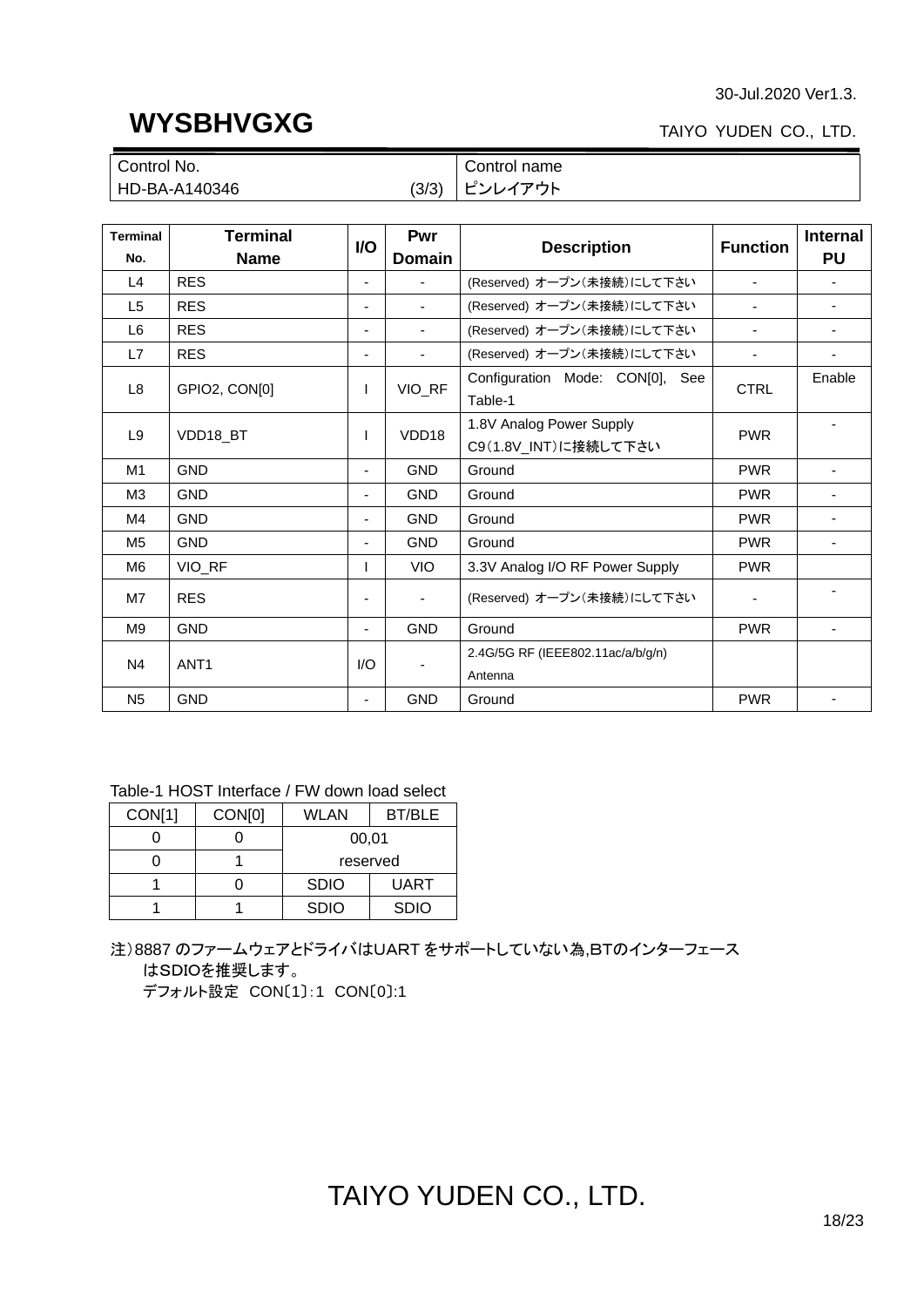| Control No. |       | Control name |  |  |  |
|-------------|-------|--------------|--|--|--|
| HQ-BA-523   | (1/2) | 取扱注意要領       |  |  |  |
|             |       |              |  |  |  |

本書類では特に実装時のお願い・条件について記載します。

お願い/条件

- (1) 使用・保管環境の管理
	- 1. 弊社出荷時の防湿梱包状態で保管する場合、 **40**℃**/90**%**RH** 以下の環境で保管ください。
	- 2. 工程の環境は **30**℃**/60**%**RH** .以下に管理してください。
	- 3. モジュールを開梱状態で保管する(工程間の滞留含む)場合 **25±5**℃**/10%RH** 以下の環境 で保管してください。
- (2) 製品取扱時のお願い・条件

防湿梱包品入庫後、防湿袋に穴、裂け、キズ等の無い事を確認してください。万が一以上が あった場合、2 - (2)項に従い、処置をお願いたします。

梱包に添付のラベルを参照ください。

1.梱包日から **12** ヶ月以内 にすべての実装(リフロー)作業(リワーク含む)を終了してください。

- 2. 防湿梱包開梱後、直ちに湿度インジケーターにて梱包内の環境が<**10%RH** であることを 確認してください。
- 3. 開封後**168**時間以内に全ての実装作業(リワーク含むリフロー作業)を終了してください。 本モジュール以外の実装作業含みます
- 4. (1)項、及び(2)-2・(2)-3の基準からはずれた場合、**125**℃ **24h**にてベーキングを行ってください。
- 5. (2)-4 項記載の条件によるベーキングは 1 回を原則とします。
- 6. 本モジュールは内部に半導体を有するため、取扱中には静電気に留意してください。 (100V以下) 必要に応じて、導電マット・アースバンド・静電靴・イオナイザー等を用いて、静電気の対策を講じ てください。
- 7. 機械的振動、衝撃を極力少なくし、落下させないでください。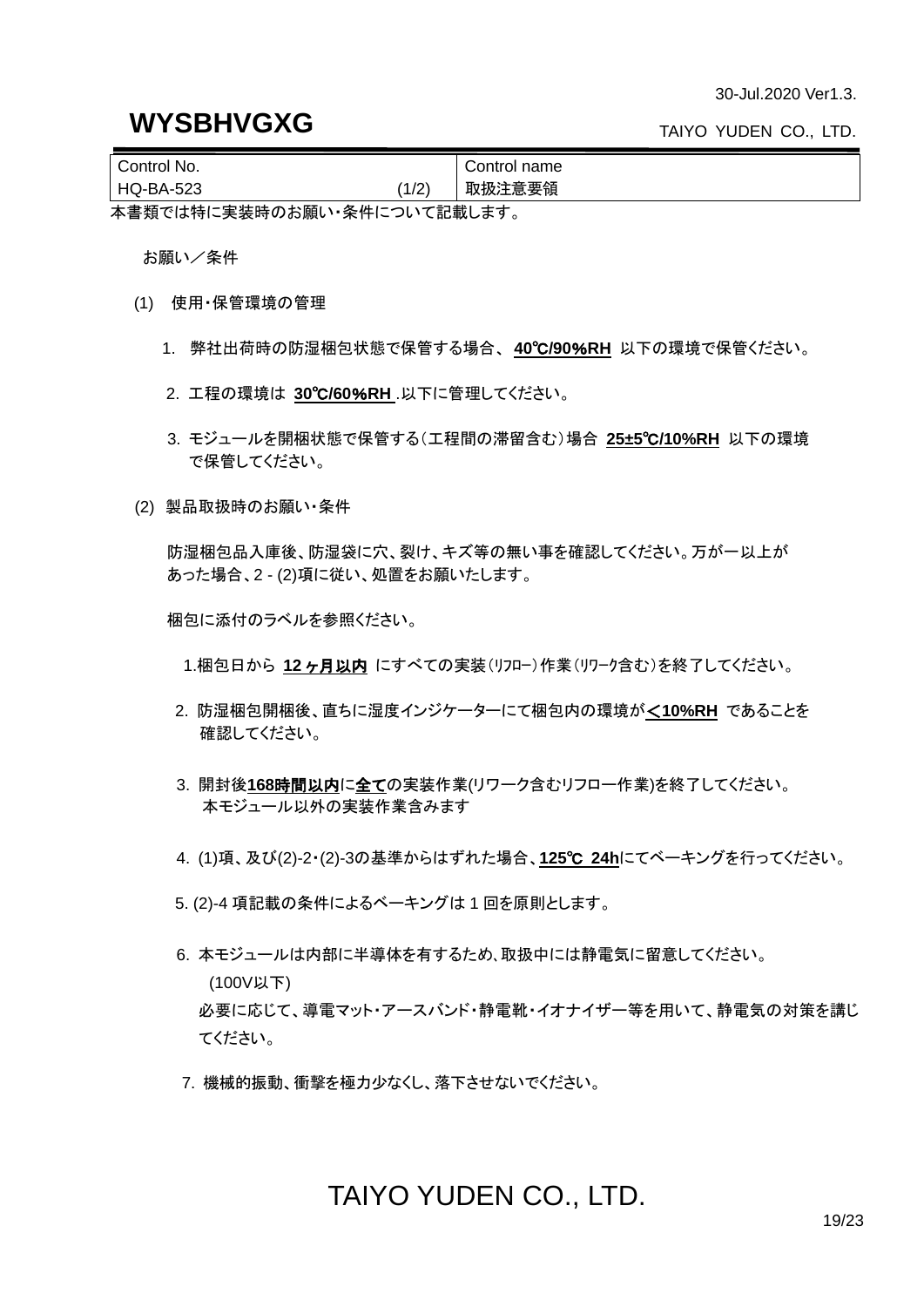### **WYSBHVGXG**

TAIYO YUDEN CO., LTD.

| Control No.      |       | Control name |
|------------------|-------|--------------|
| <b>HQ-BA-523</b> | (2/2) | 取扱注意要領       |

8. モジュールを実装する際には、裏面の電極を認識してください。

9. 本製品本体は洗浄しないで下さい。

10. モジュールのリフロー時温度条件は、下記の範囲内で行って下さい。 リフロー回数は最大2回として下さい。

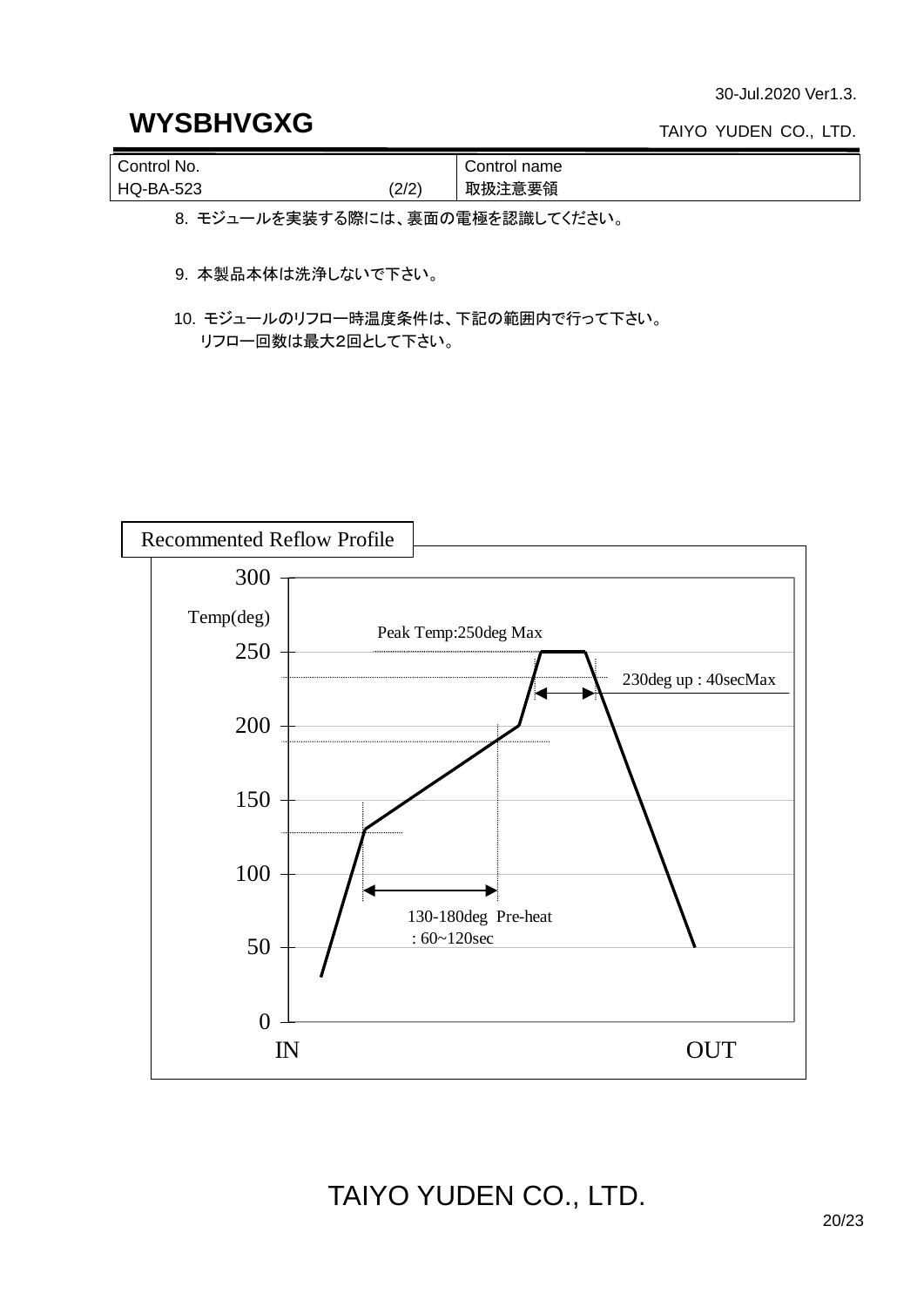### **WYSBHVGXG**

#### TAIYO YUDEN CO., LTD.

| Control No.            | Control name |
|------------------------|--------------|
| (1/3)<br>HD-BB-A140346 | 梱包仕様書        |

梱包仕様

(1) 梱包材料

| 部材名      | 概要                   | 材質                                          | 備考 |
|----------|----------------------|---------------------------------------------|----|
| エンボス     | 24mm 幅-12mm ピッチ      | 導電性 PS                                      |    |
| カバーテープ   |                      |                                             |    |
| リール      | $\phi$ 330mm         | 導電性 PS                                      |    |
| 乾燥材      | $30g \times 1$       |                                             |    |
| 湿度インジケータ |                      |                                             |    |
| アルミ防湿袋   | 420 x 460(mm)        | (AS)Polyester/AL/Nylon<br>/Polyethylene(AS) |    |
| ラベル      |                      |                                             |    |
| 個装箱(内箱)  | 376x 376 x52(mm)     |                                             |    |
| 個装箱(外箱)  | 400 x 390 x 290 (mm) |                                             |    |

(2) 梱包数量

最大 1500 個/リール まんのおくちゃく 最大 7500 個/箱 (外箱)

(3)パッキング仕様

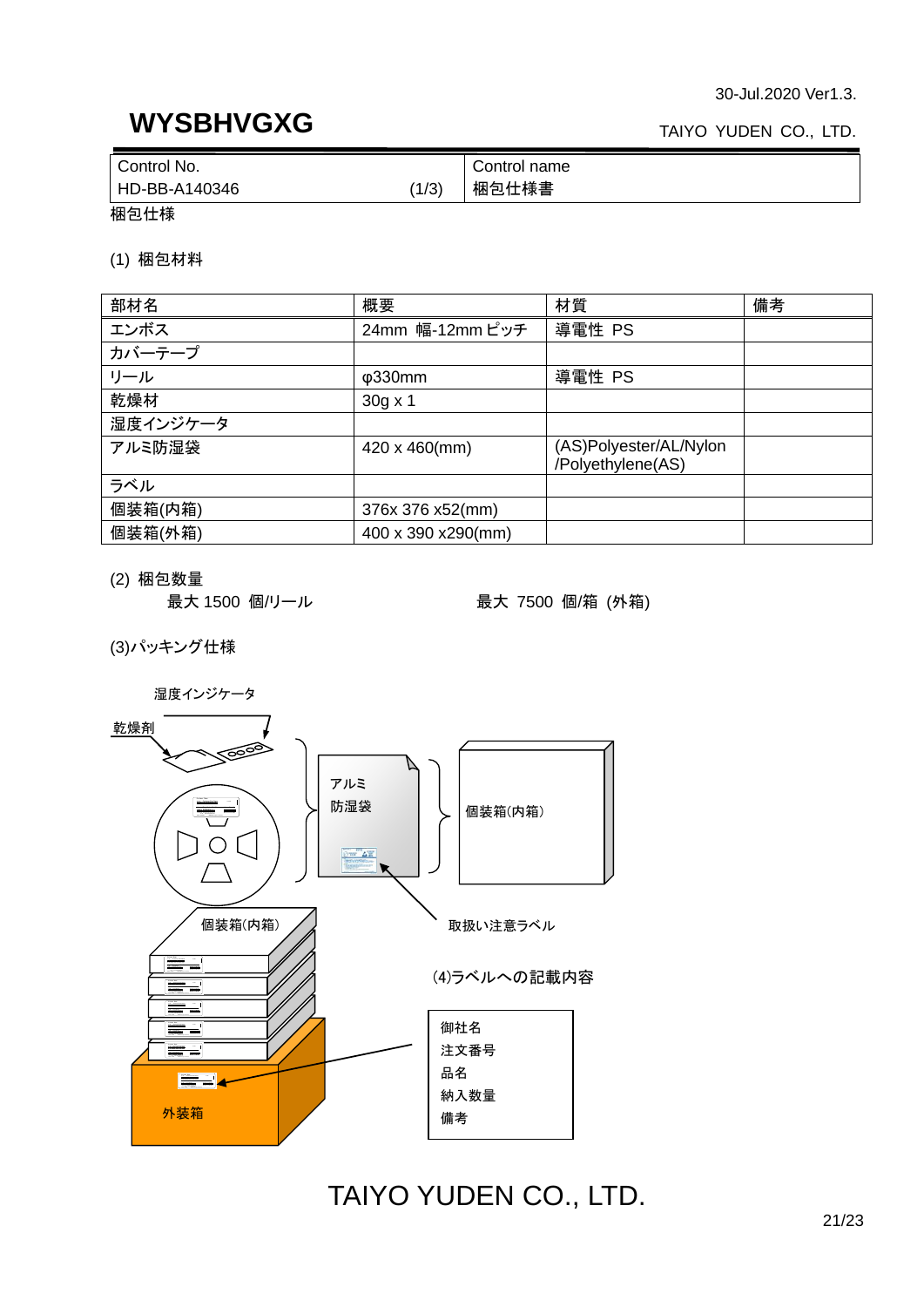### **WYSBHVGXG**

#### TAIYO YUDEN CO., LTD.



(5)テーピング仕様





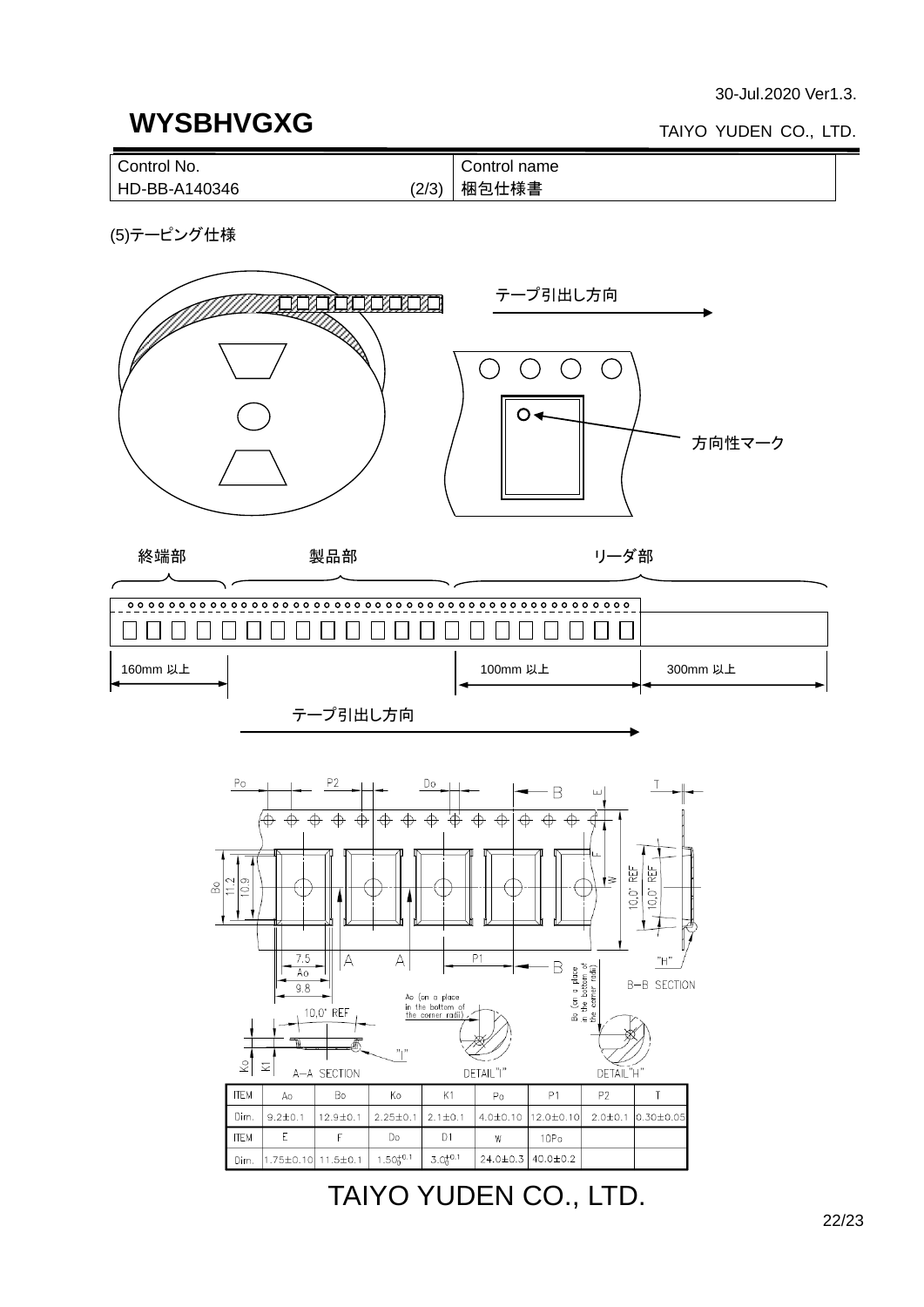### **WYSBHVGXG**

#### TAIYO YUDEN CO., LTD.



(6) リール仕様



| ape wide | 8mm   | 12mm   | 16mm | 24mm   | 32mm   | 44mm   |
|----------|-------|--------|------|--------|--------|--------|
| W        | 9.4mm | 13.4mm | .4mm | 25.4mm | 33.4mm | 45.4mm |

(7) テーピング性能

エンボステープ、トップカバーテープともに、引出し方向に 10N の力を加えた場合に、これに耐えうる事

トップカバーテープの剥離強度は、角度 165~180 度に保ち,300mm/min のスピードで トップカバーテープを引っ張ったとき、0.1~1.3N とする。

(8)備考

1リール中の部品の欠落は 2 個までとする。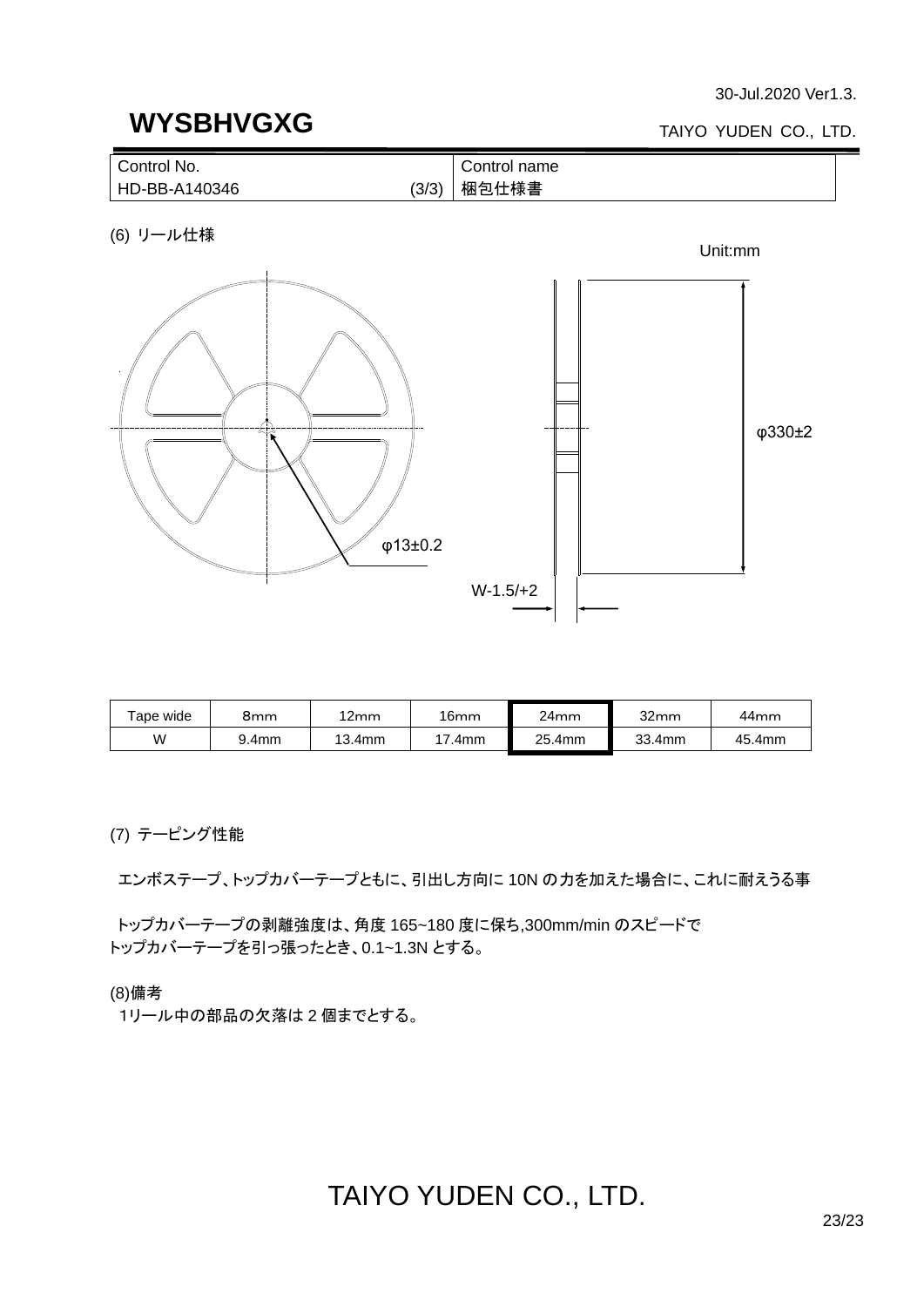その他、注意事項について (Precautions)

- 弊社製品のご使用に際しては、使用する機器に実装された状態および実際の使用環境での評価および確認を必ず行ってください。
- 当仕様書に記載の製品は、一般的な電子機器【AV 機器、OA 機器、家電製品、事務機器、情報・通信機器(携帯電話、パソコンなど)】で 使用されることを意図されています。したがいまして、生命または身体に直接危害を及ぼす可能性のある機器【輸送用機器(自動車駆動制 御装置、列車制御装置、船舶制御装置など)、交通用信号機器、防災機器、医療機器(国際分類クラスⅠ、Ⅱ、Ⅲ)、公共性の高い情報通信 機器(電話交換機、電話・無線・放送などの基地局)】などへのご使用をご検討の場合は、必ず事前に弊社までお問い合わせをお願いしま す。

また、高度の安全性や信頼性が求められる機器【宇宙用機器、航空用機器、医療機器(国際分類クラスⅣ)、原子力用制御機器、海底用機 器、軍事用機器など】につきましては、弊社製品をご使用されないようお願いします。

なお、一般的な電子機器においても安全性や信頼性の要求が高い機器、回路などに弊社製品をご使用になる場合には、十分な安全性評価を 実施され、必要に応じて設計時に保護回路などを追加していただくことをお勧めします。

弊社の書面による事前の承諾を得ることなく、前述の弊社への問い合わせが必要な機器または弊社が使用を禁止する機器に当仕様書に記載 の製品を使用したことによりお客様または第三者に生じた損害に関して、弊社は一切の責任を負いかねますのでご了承ください。

- 当仕様書に記載の情報は、製品の代表的動作・応用を説明するためのものであり、その使用に際して弊社および第三者の知的財産権その他 の権利に対する保証または実施権の許諾を行うものではありません。
- 弊社製品の保証範囲につきましては、納入された弊社製品単体の保証に限られ、弊社製品の故障や瑕疵から誘発される損害に関して、弊社 は一切の責任を負いかねますのでご了承ください。ただし、取引基本契約書、品質保証協定書など別途書面による契約が締結されている場 合は、その内容にしたがって保証させていただきます。
- 当仕様書の記載内容につきましては、弊社の営業所・販売子会社・販売代理店 (いわゆる「正規販売チャンネル」)からご購入いただいた 弊社製品に適用します。上記以外からご購入いただいた弊社製品に関しては適用対象外とさせていただきますのでご了承ください。
- 輸出注意事項 当仕様書に記載の製品の一部には、輸出の際に「外国為替及び外国貿易法」並びに米国の輸出管理関連法規などの規制をご確認の上、必要 な手続きをお取りいただく必要のある製品があります。ご不明な場合には弊社までお問い合わせください。
- Please conduct validation and verification of our products in actual condition of mounting and operating environment before using our products.

■ The products listed in this specification are intended for use in general electronic equipment (e.g., AV equipment, OA equipment, home electric appliances, office equipment, information and communication equipment including, without limitation, mobile phone, and PC). Please be sure to contact TAIYO YUDEN for further information before using the products for any equipment which may directly cause loss of human life or bodily injury (e.g., transportation equipment including, without limitation, automotive powertrain control system, train control system, and ship control system, traffic signal equipment, disaster prevention equipment, medical equipment classified as Class I, II or III by IMDRF, highly public information network equipment including, without limitation, telephone exchange, and base station).

Please do not incorporate our products into any equipment requiring high levels of safety and/or reliability (e.g., aerospace equipment, aviation equipment, medical equipment classified as Class IV by IMDRF, nuclear control equipment, undersea equipment, military equipment).

When our products are used even for high safety and/or reliability-required devices or circuits of general electronic equipment, it is strongly recommended to perform a thorough safety evaluation prior to use of our products and to install a protection circuit as necessary.

Please note that unless you obtain prior written consent of TAIYO YUDEN, TAIYO YUDEN shall not be in any way responsible for any damages incurred by you or third parties arising from use of the products listed in this specification for any equipment requiring inquiry to TAIYO YUDEN or prohibited for use by TAIYO YUDEN as described above.

- Information contained in this specification is intended to convey examples of typical performances and/or applications of our products and is not intended to make any warranty with respect to the intellectual property rights or any other related rights of TAIYO YUDEN or any third parties nor grant any license under such rights.
- Please note that the scope of warranty for our products is limited to the delivered our products themselves and TAIYO YUDEN shall not be in any way responsible for any damages resulting from a fault or defect in our products. Notwithstanding the foregoing, if there is a written agreement (e.g., supply and purchase agreement, quality assurance agreement) signed by TAIYO YUDEN and your company, TAIYO YUDEN will warrant our products in accordance with such agreement.